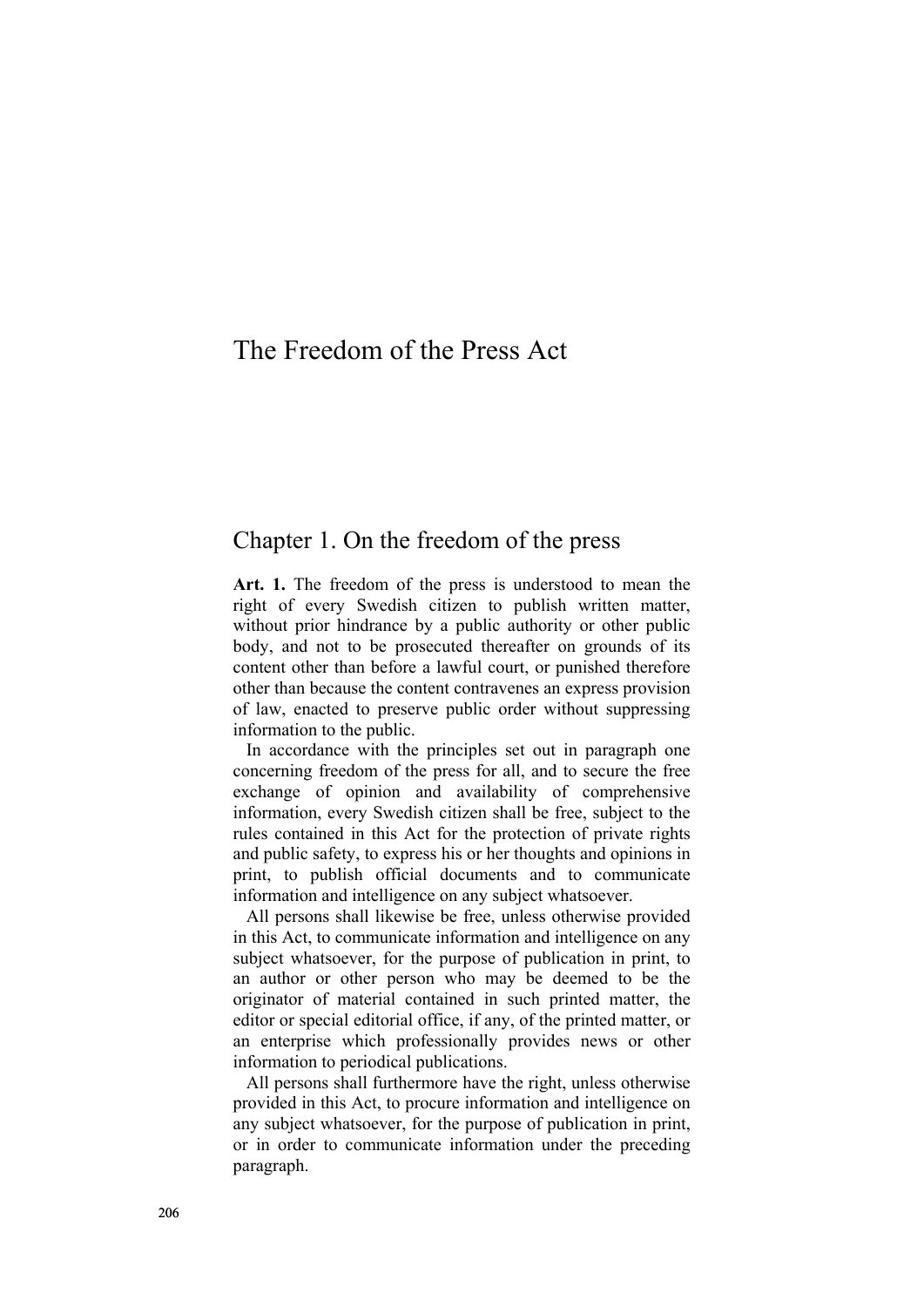Art. 2. No written matter shall be scrutinised prior to printing. nor shall it be permitted to prohibit the printing thereof.

 Nor shall it be permitted for a public authority or other public body to take any action not authorised under this Act to prevent the printing or publication of written matter, or its dissemination among the general public, on grounds of its content.

**Art. 3.** No person may be prosecuted, held liable under penal law, or held liable for damages, on account of an abuse of the freedom of the press or complicity therein, nor may the publication be confiscated or impounded other than as prescribed and in the cases specified in this Act.

Art. 4. Any person entrusted with passing judgment on abuses of the freedom of the press or otherwise overseeing compliance with this Act should bear constantly in mind in this connection that the freedom of the press is fundamental to a free society, direct his or her attention always more to illegality of subject matter and thought than to illegality of expression, to the aim rather than the manner of presentation, and, in case of doubt, acquit rather than convict.

When determining penal sanctions for an abuse of the freedom of the press under this Act concerning a statement for which a correction has been demanded, special consideration shall be given to whether such a correction has been brought to the attention of the public in an appropriate manner.

**Art. 5.** This Act applies to all written matter produced using a printing press. It shall likewise apply to written matter duplicated by stencil, photocopying, or other similar technical process, provided:

- 1. a valid certificate of no legal impediment to publication exists in respect of the written matter; or
- 2. the written matter is supplied with a note indicating that it has been duplicated and, in association therewith, clear information concerning the identity of the person who duplicated it and the year and place of duplication.

Rules in this Act which refer to written matter produced using a printing press, or to printing, shall apply in a similar manner to other written matter to which the Act applies under paragraph one, or to the duplication of such matter, unless otherwise indicated.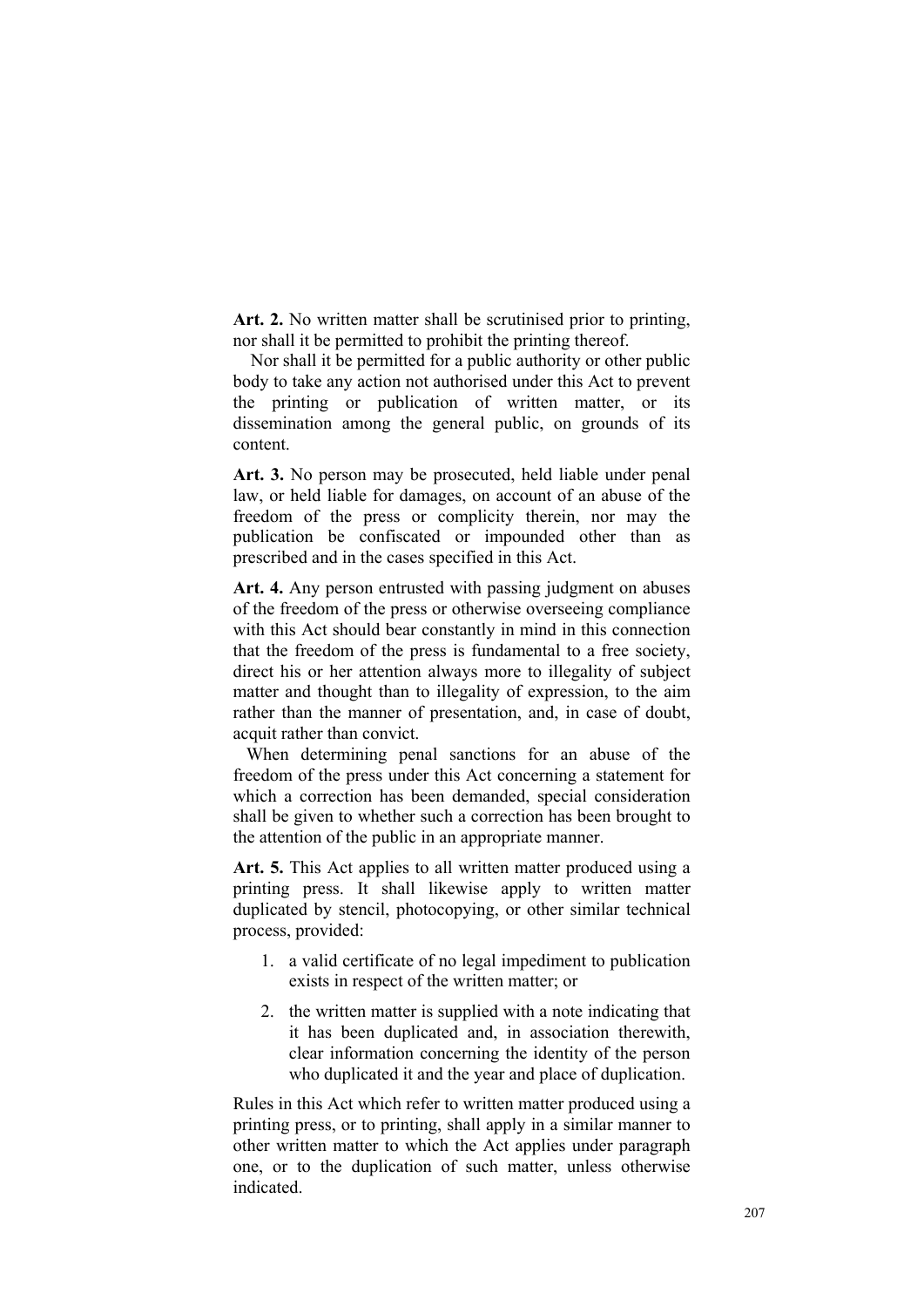Pictorial matter is classified as written matter even when there is no accompanying text.

**Art. 6.** Printed matter shall not be deemed to be such unless it is published. Printed matter is deemed to have been published when it has been delivered for sale or dissemination by other means within the Realm. This does not however apply to printed documents of a public authority to which there is no public access.

**Art. 7.** Periodical is understood to mean any newspaper, magazine or other such printed matter, which, according to its publishing schedule, is intended for publication in at least four issues or instalments a year, appearing at different times under a particular title, and posters and supplements pertaining thereto. Once a certificate of no legal impediment to publication has been issued, a publication shall be deemed to be a periodical until such time as the certificate is rescinded or is declared to have lapsed.

If the owner of a periodical disseminates or causes to be disseminated the contents of the periodical, or parts thereof, in the form of a radio programme or technical recording under the Fundamental Law on Freedom of Expression, the programme or technical recording shall be equated, in respect to the application of Chapters 1 to 14, with a supplement to the periodical, insofar as the version disseminated in such form reproduces the contents of the periodical in unaltered form and indicates how the contents have been disposed. A special obligation to record such programmes, and retain technical recordings and keep them available, may be laid down in law. Rules concerning the right to broadcast are contained in Chapter 3 of the Fundamental Law on Freedom of Expression.

**Art. 8.** Provisions laid down in law apply in respect of the rights of the originator of a work of literature or art or a photographic image, in respect of rights related to such copyright, and in respect of the ban on reproducing works of literature or art in such a way as to violate cultural values.

**Art. 9.** The provisions of this Act notwithstanding, rules laid down in law shall govern:

1. bans on commercial advertising insofar as the advertisement is employed in the marketing of alcoholic beverages or tobacco products;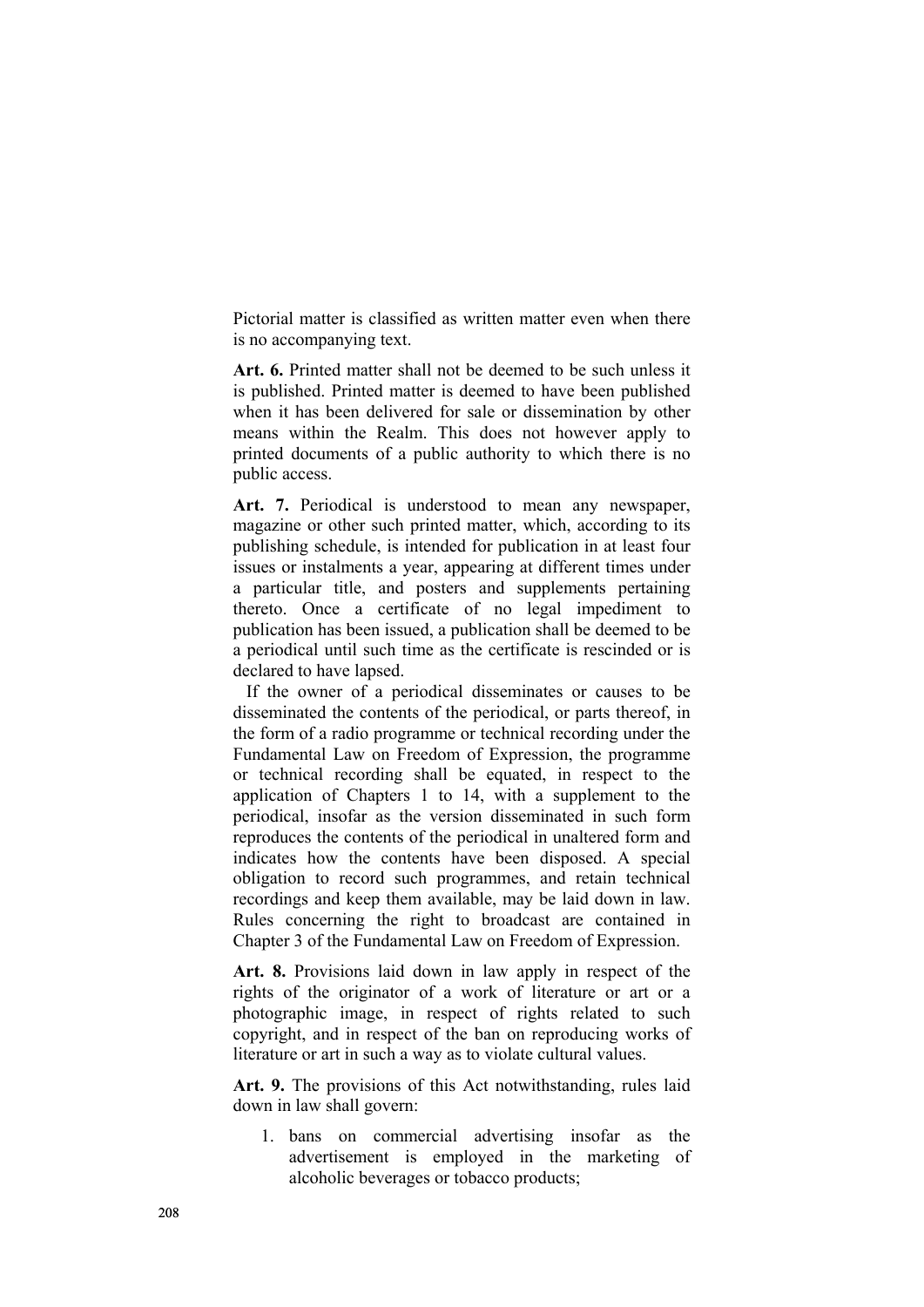- 2. bans on commercial advertising employed in the marketing of goods other than tobacco products and services, if the advertisement contains a brand mark in use for a tobacco product, or which under current rules concerning trademarks is registered or established by custom in respect of such a product;
- 3. bans on commercial advertising introduced for the protection of health or the environment in accordance with obligations pursuant to accession to the European Communities;
- 4. bans on the publication, within the framework of professional credit information activities, of any credit information which improperly infringes on the personal privacy of an individual or contains false or misleading information; liability for damages for such publication; and the correction of false or misleading information; and
- 5. liability under penal law and liability for damages relating to the manner in which information or intelligence has been procured.

**Art. 10.** This Act does not apply to pornographic images of persons whose pubertal development is not complete or who are under the age of eighteen.

# Chapter 2. On the public nature of official documents

**Art. 1.** Every Swedish citizen shall be entitled to have free access to official documents, in order to encourage the free exchange of opinion and the availability of comprehensive information.

**Art. 2.** The right of access to official documents may be restricted only if restriction is necessary with regard to:

- 1. the security of the Realm or its relations with another state or an international organisation;
- 2. the central fiscal, monetary or currency policy of the Realm;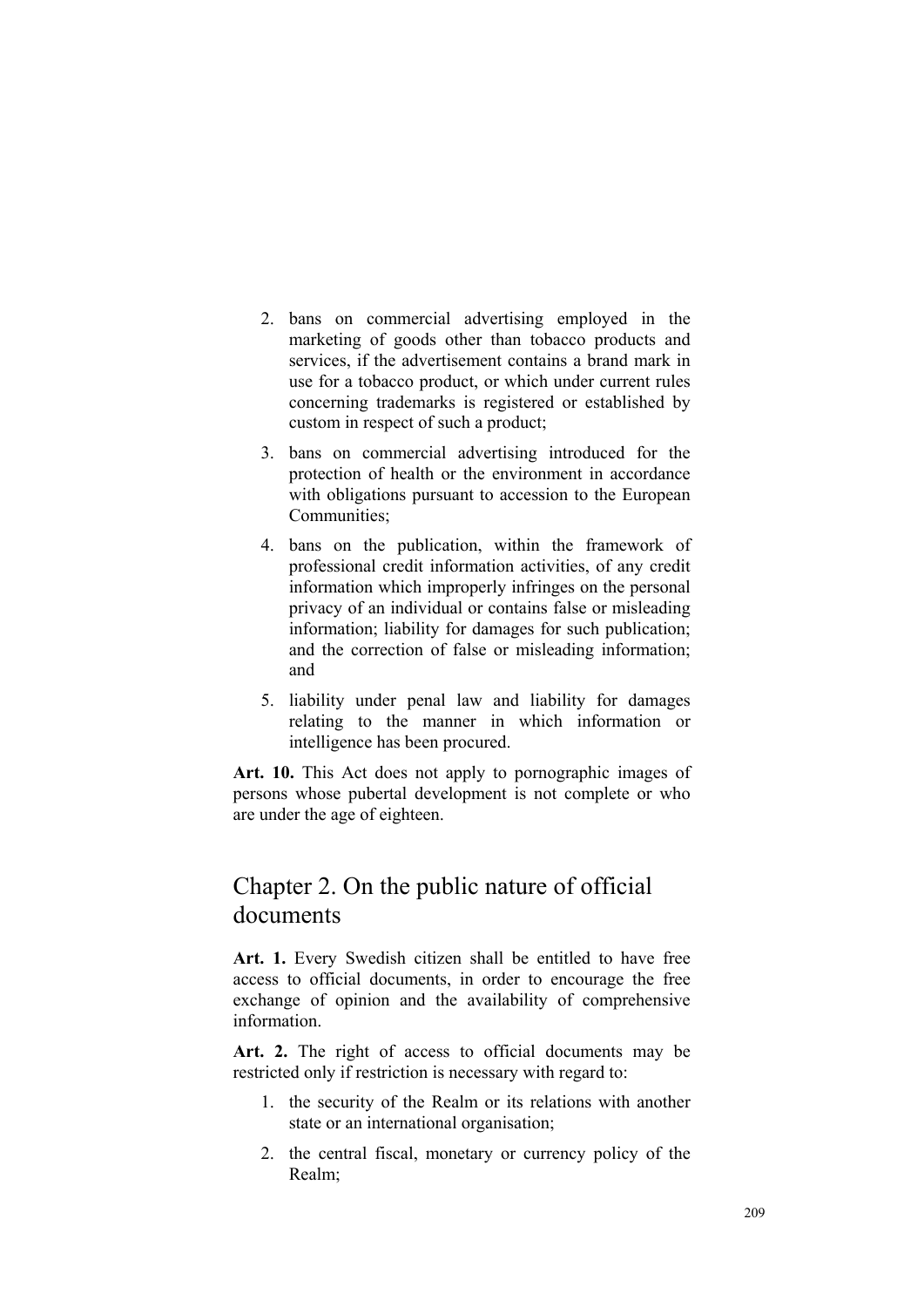- 3. the inspection, control or other supervisory activities of a public authority;
- 4. the interests of preventing or prosecuting crime;
- 5. the economic interests of the public institutions;
- 6. the protection of the personal or economic circumstances of individuals; or
- 7. the preservation of animal or plant species.

Any restriction of the right of access to official documents shall be scrupulously specified in a provision of a special act of law, or, if deemed more appropriate in a particular case, in another act of law to which the special act refers. With authority in such a provision, the Government may however issue more detailed provisions for its application in an ordinance.

The provisions of paragraph two notwithstanding, the Riksdag or the Government may be authorised, in a regulation under paragraph two, to permit the release of a particular document, with regard to the circumstances.

Art. 3. Document is understood to mean any written or pictorial matter or recording which may be read, listened to, or otherwise comprehended only using technical aids. A document is official if it is held by a public authority, and if it can be deemed under Article 6 or 7 to have been received or drawn up by such an authority.

A recording under paragraph one is deemed to be held by a public authority if it is available to the authority using technical aids which the authority itself employs for communication in such form that it may be read, listened to, or otherwise comprehended. A compilation of information taken from material recorded for automatic data processing is however regarded as being held by the authority only if the authority can make it available using routine means.

A compilation of information taken from material recorded for automatic data processing is not however regarded as being held by the authority if the compilation contains personal information and the authority is not authorised in law, or under an ordinance, to make the compilation available. Personal information is understood to mean any information which can be referred back directly or indirectly to an individual.

**Art. 4.** A letter or other communication which is directed in person to an official at a public authority is deemed to be an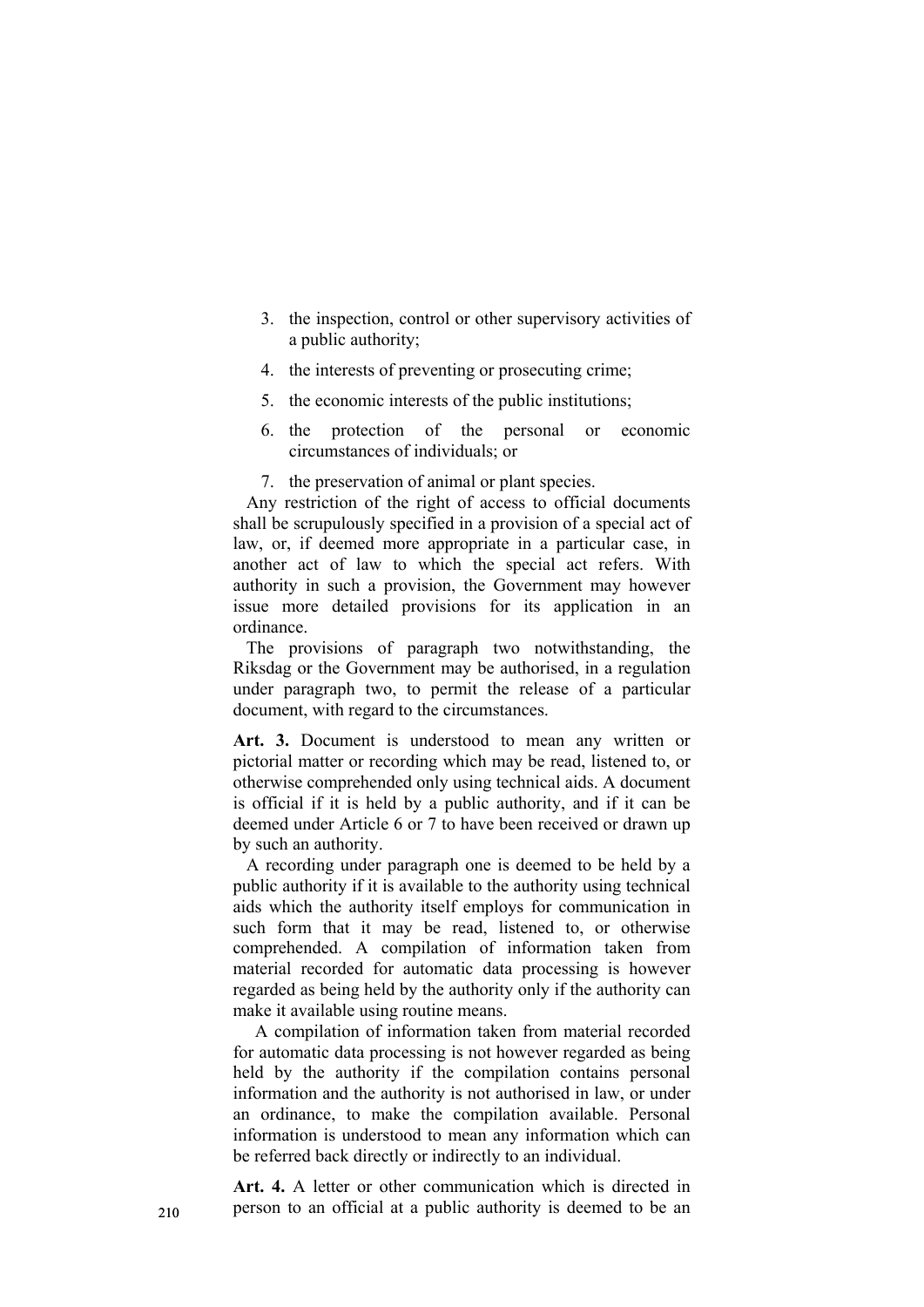official document if it refers to a case or other matter falling within the authority's purview, and if it is not intended for the addressee solely in his or her capacity as holder of another position.

**Art. 5.** For the purposes of this Chapter, the Riksdag and any local government assembly with decision-making powers is equated with a public authority.

**Art. 6.** A document is deemed to have been received by a public authority when it has arrived at the authority or is in the hands of a competent official. A recording under Article 3, paragraph one, is instead deemed to have been received by the authority when it has been made available to the authority by another in the manner indicated in Article 3, paragraph two.

Competition documents, tenders and other such documents which it has been advertised shall be delivered under sealed cover are deemed not to have been received before the time appointed for their opening.

Measures taken solely as part of the technical processing or technical storage of a document which a public authority has made available shall not be deemed to mean that the document has been received by that authority.

**Art. 7.** A document is deemed to have been drawn up by a public authority when it has been dispatched. A document which has not been dispatched is deemed to have been drawn up when the matter to which it relates has been finally settled by the authority, or, if the document does not relate to a specific matter, when it has been finally checked and approved by the authority, or has otherwise received final form.

The provisions of paragraph one notwithstanding, a document of the nature referred to below is deemed to have been drawn up:

- 1. in the case of a day book, ledger, or a register or other list that is kept on an ongoing basis, when the document has been made ready for notation or entry;
- 2. in the case of a court ruling and other decision which shall be pronounced or dispatched under relevant provisions of law, or records and other documents insofar as they relate to such a decision, when the decision has been pronounced or dispatched; or
- 3. in the case of other records and comparable memoranda held by a public authority, when the document has been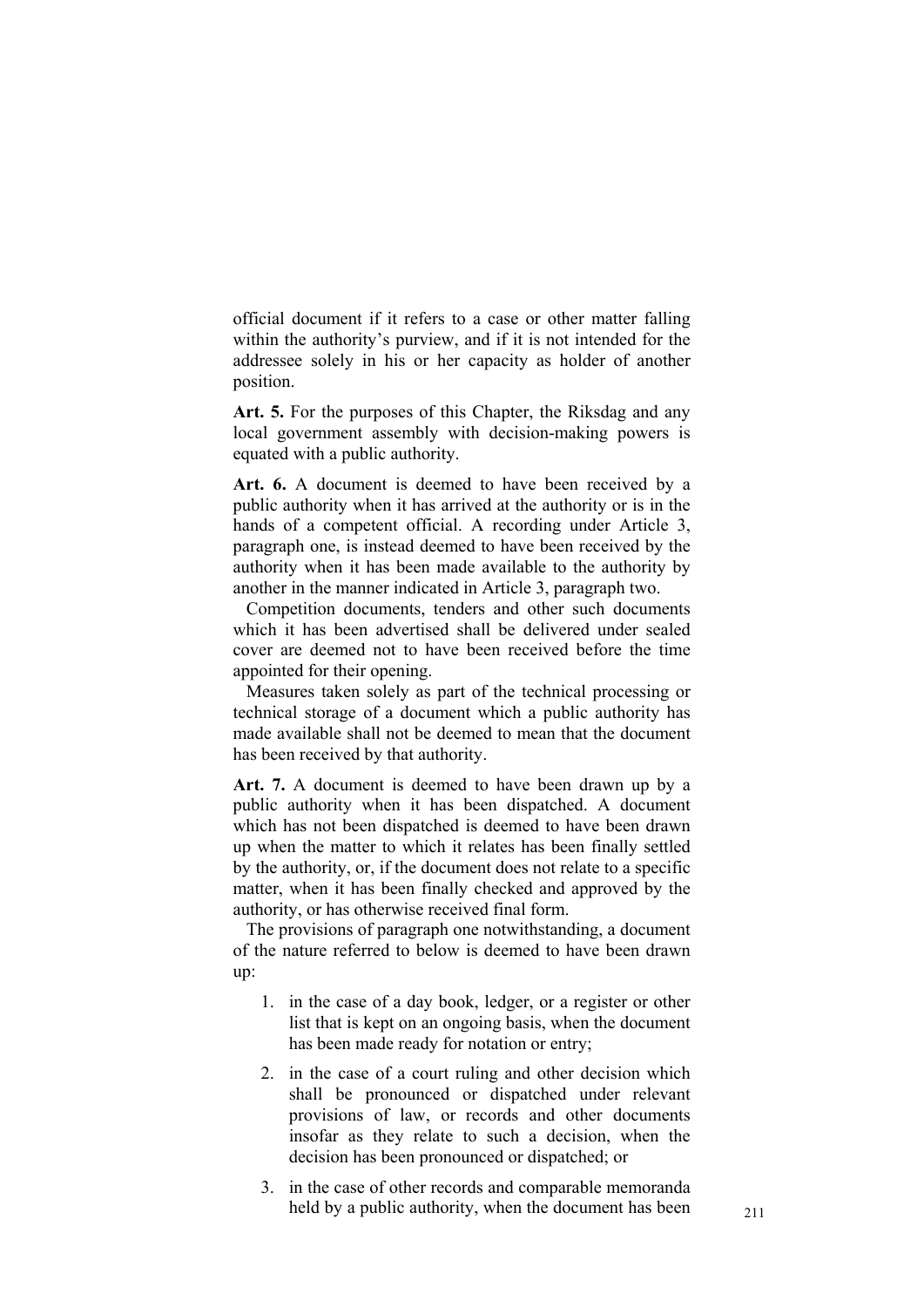finally checked and approved by the authority or has otherwise received final form, but not the records of Riksdag committees, auditors of local authorities, official commissions of inquiry or local authorities where they relate to a matter dealt with solely in order to prepare the matter for decision.

**Art. 8.** If a body which forms part of, or is associated with, a public authority or other similar organisation for public administration has transferred a document to another body within the same organisation, or has produced a document for the purpose of transferring it in this manner, the document is not deemed thereby to have been received or drawn up, other than if the bodies concerned act as independent entities in relation one to the other.

**Art. 9.** Nor shall a memorandum which has been prepared at a public authority, but which has not been dispatched, be deemed to be an official document at that authority after the time at which it would be deemed to have been drawn up under Article 7, unless it has been accepted for filing and registration. Memorandum is understood to mean any aide memoire or other note or record produced solely for the preparation or oral presentation of a matter, but not such part of it as contributes factual information to the matter.

Preliminary outlines or drafts of decisions or written communications of a public authority and other similar documents which have not been dispatched are not deemed to be official documents unless they have been accepted for filing and registration.

**Art. 10.** A document held by a public authority solely for the purpose of technical processing or technical storage on behalf of another is not deemed to be an official document held by that authority. A document held by a public authority solely for the purpose of re-creating information that has been lost in the authority's regular system for automatic data processing (backup copy) is not deemed to be an official document.

**Art. 11.** The following documents are not deemed to be official documents:

1. letters, telegrams, or other such documents delivered to or drawn up by a public authority solely for the purpose of forwarding a communication;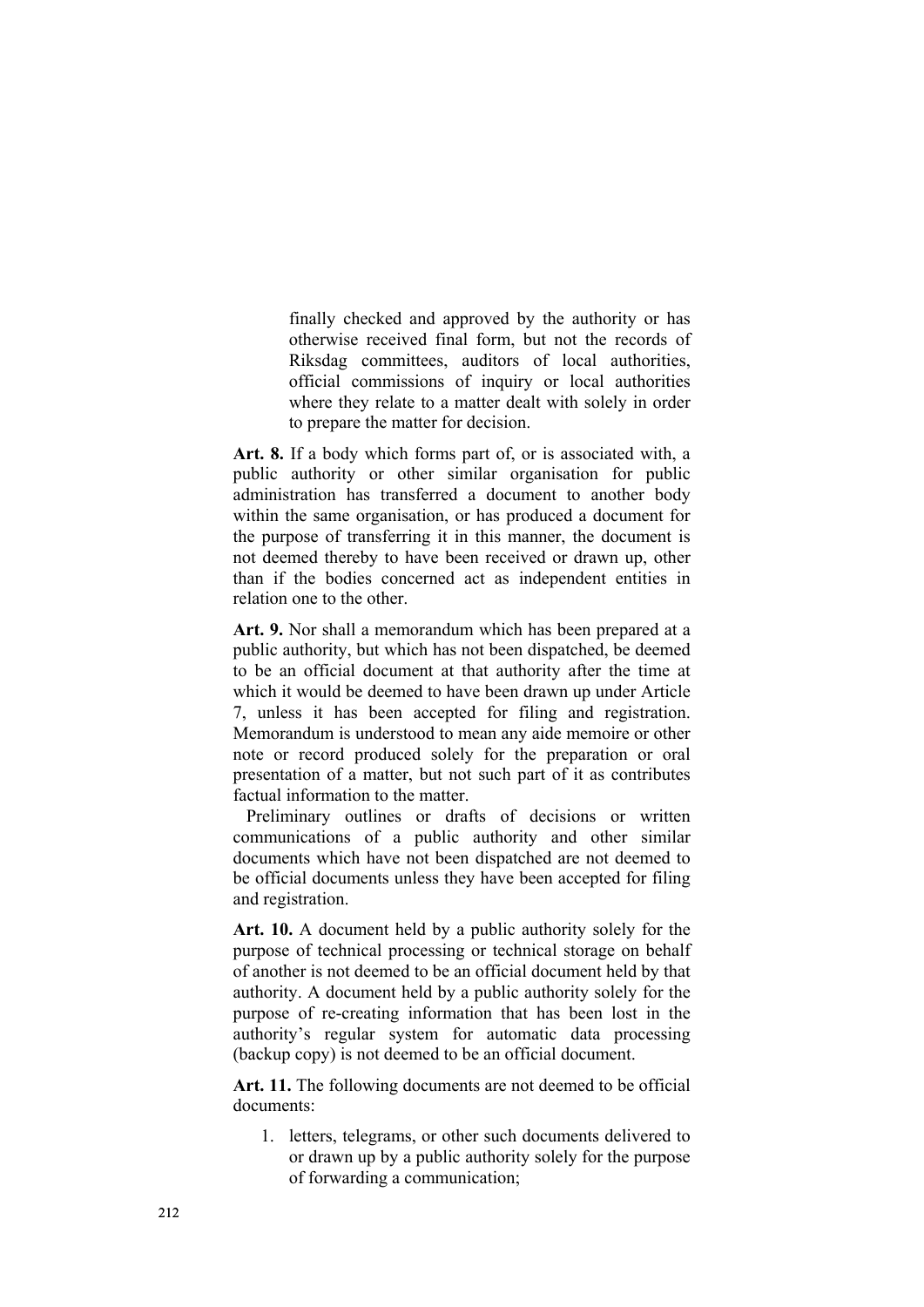- 2. notices or other documents delivered to or drawn up by a public authority solely for the purpose of publication in a periodical published under the auspices of the authority;
- 3. printed matter, recordings of sound or pictures, or other documents forming part of a library or deposited by a private person in a public archive solely for the purpose of care and safekeeping, or for research and study purposes, and private letters, written matter or recordings otherwise transferred to a public authority solely for the purposes referred to above; and
- 4. recordings of the contents of documents under point 3, if such recordings are held by a public authority, where the original document would not be deemed to be an official document.

The provisions of paragraph one, point 3, concerning documents forming part of a library do not apply to recordings held in databases to which a public authority has access under an agreement with another public authority, if the recording is an official document held by that authority.

**Art. 12.** An official document to which the public has access shall be made available on request forthwith, or as soon as possible, at the place where it is held, and free of charge, to any person wishing to examine it, in such form that it can be read, listened to, or otherwise comprehended. A document may also be copied, reproduced, or used for sound transmission. If a document cannot be made available without disclosure of such part of it as constitutes classified material, the rest of the document shall be made available to the applicant in the form of a transcript or copy.

A public authority is under no obligation to make a document available at the place where it is held, if this presents serious difficulty. Nor is there any such obligation in respect of a recording under Article 3, paragraph one, if the applicant can have access to the recording at a public authority in the vicinity, without serious inconvenience.

**Art. 13.** A person who wishes to examine an official document is also entitled to obtain a transcript or copy of the document, or such part thereof as may be released, in return for a fixed fee. A public authority is however under no obligation to release material recorded for automatic data processing in any form other than a printout except insofar as follows from an act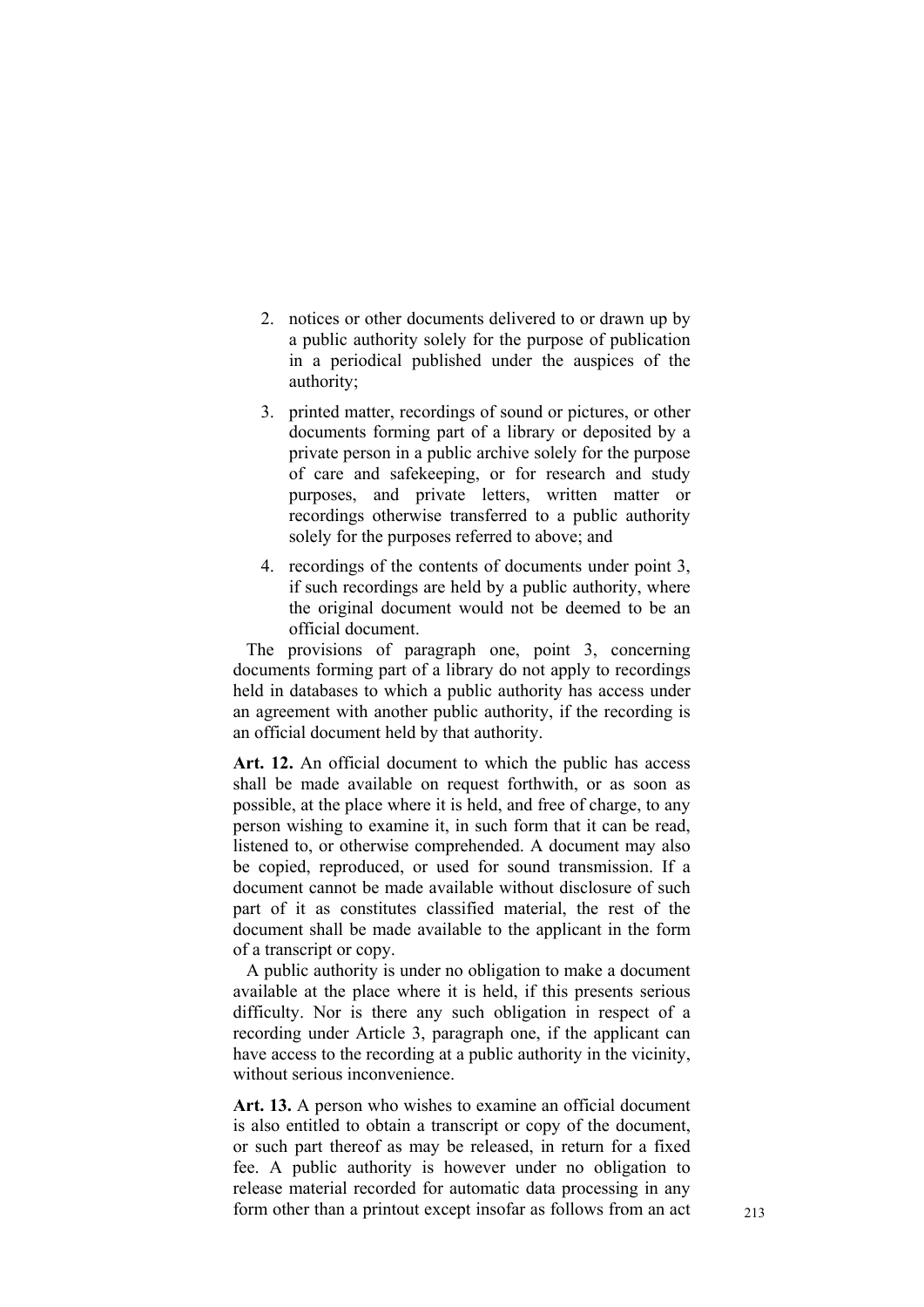of law. Nor is a public authority under any obligation to provide copies of maps, drawings, pictures, or recordings under Article 3, paragraph one, other than in the manner indicated above, if this would present difficulty and the document can be made available at the place where it is held.

Requests for transcripts or copies of official documents shall be dealt with promptly.

**Art. 14.** A request to examine an official document is made to the public authority which holds the document.

The request is examined and approval granted by the authority indicated in paragraph one. If there are special grounds, it may however be laid down in a provision under Article 2, paragraph two, that in applying this rule, examination and approval shall rest with another public authority. In the case of a document of central significance for the security of the Realm, it may also be laid down in an ordinance that only a particular authority shall be entitled to examine and approve questions relating to release. In the aforementioned cases, the request shall be referred to the competent authority forthwith.

No public authority is permitted to inquire into a person's identity on account of a request to examine an official document, or inquire into the purpose of his or her request, except insofar as such inquiry is necessary to enable the authority to judge whether there is any obstacle to release of the document.

**Art. 15.** Should anyone other than the Riksdag or the Government reject a request to examine an official document, or release such a document with a proviso restricting the applicant's right to disclose its contents or otherwise dispose over it, the applicant may appeal against the decision. An appeal against a decision by a minister shall be lodged with the Government, and an appeal against a decision by another authority shall be lodged with a court of law.

The act of law referred to in Article 2 shall set out in greater detail how an appeal against a decision under paragraph one shall be lodged. Such an appeal shall always be examined promptly.

Special provisions apply to the right to appeal against decisions by authorities under the Riksdag.

Art. 16. A note concerning obstacles to the release of an official document may be made only on a document covered by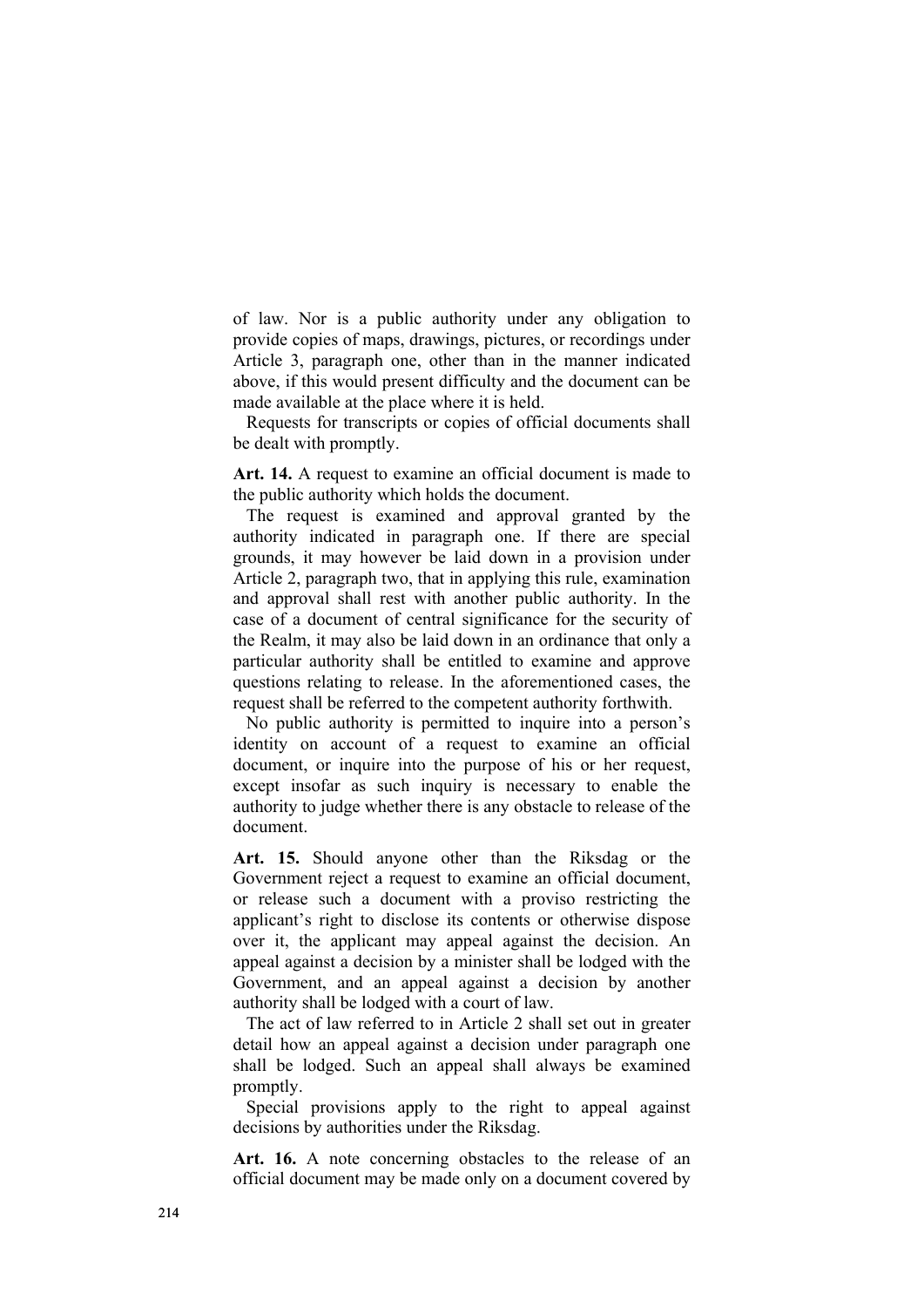a provision under Article 2, paragraph two. Such a note shall refer to the relevant provision.

**Art. 17.** It may be laid down in law that the Government, or a local government assembly with decision-making powers, may determine that official documents relating to the activities of a public authority which are to be taken over by a private body may be transferred into the safekeeping of that body, if it requires the documents for its work, without the documents ceasing thereby to be official. In respect of documents transferred in accordance with Articles 12 to 16 such a body shall be equated with a public authority.

It may also be laid down in law that the Government may determine that official documents may be transferred to the Church of Sweden, or any part of its organisation, for safekeeping, without the documents ceasing thereby to be official. This applies to documents received or drawn up no later than 31 December 1999 by:

- 1. public authorities which no longer exist and which performed tasks relating to the activities of the Church of Sweden; or
- 2. decision-making assemblies of the Church of Sweden.

In respect of documents transferred in accordance with Articles 12 to 16, the Church of Sweden and any part of its organisation shall be equated with a public authority.

**Art. 18.** Basic rules concerning the storage, weeding and other disposal of official documents are laid down in law.

## Chapter 3. On the right to anonymity

**Art. 1.** An author of printed matter shall not be obliged to have his or her name, pseudonym or pen-name set out therein. This applies in a similar manner to a person who has communicated information under Chapter 1, Article 1, paragraph three, and to an editor of printed matter other than a periodical.

**Art. 2.** It shall not be permitted to inquire into the identity of an author or a person who has communicated information under Chapter 1, Article 1, paragraph three, in a case relating to an offence against the freedom of the press, nor shall it be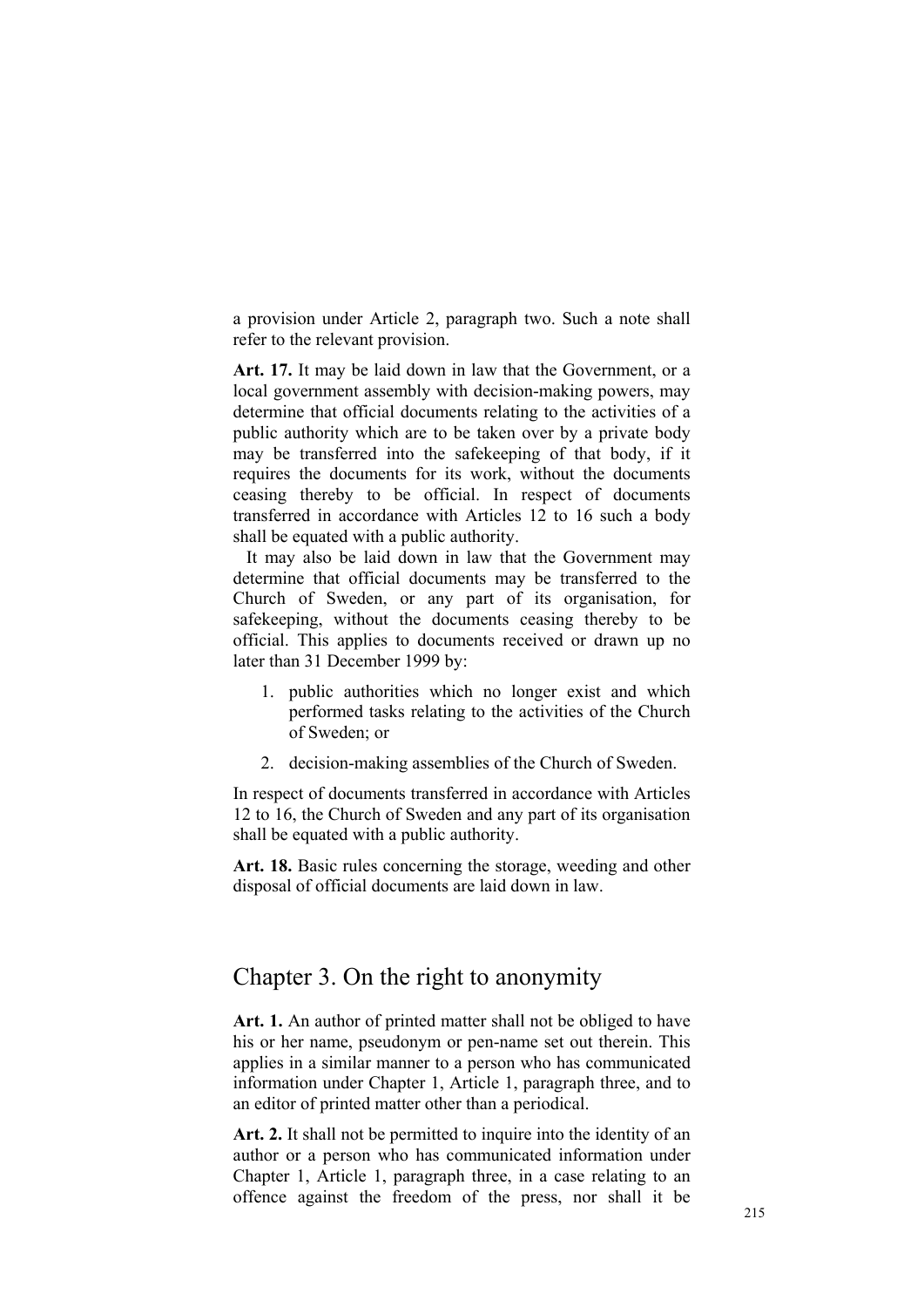permitted to inquire into the identity of the editor of nonperiodical printed matter. However if, where non-periodical printed matter is concerned, the author or editor has been identified on the publication by name, or by means of a pseudonym or pen-name known generally to refer to a particular person, or if a person has acknowledged in a written statement that he or she is the author or editor, or has voluntarily made such a declaration before a court of law during the case, then the question of whether he or she is liable may be considered during the proceedings.

The provisions of paragraph one notwithstanding, the question of liability for an offence under Chapter 7, Article 3, may be examined in the same court proceedings as cases referred to therein.

**Art. 3.** A person who has engaged in the production or publication of printed matter, or material intended for insertion therein, and a person who has been active in an enterprise for the publication of printed matter, or an enterprise which professionally provides news or other material to periodicals, may not disclose what has come to his or her knowledge in this connection concerning the identity of an author, a person who has communicated information under Chapter 1, Article 1, paragraph three, or an editor of non-periodical printed matter. The duty of confidentiality under paragraph one shall not apply:

- 1. if the person in whose favour the duty of confidentiality operates has given his or her consent to the disclosure of his or her identity;
- 2. if the question of identity may be raised under Article 2, paragraph one;
- 3. if the matter concerns an offence specified in Chapter 7, Article 3, paragraph one, point 1;
- 4. in cases where the matter concerns an offence under Chapter 7, Article 2 or 3, paragraph one, point 2 or 3, a court of law deems it necessary for information to be produced during the proceedings as to whether the defendant, or the person suspected on reasonable grounds of the offence, has communicated information or contributed to an item; or
- 5. when, in any other case, a court of law deems it to be of exceptional importance, with regard to a public or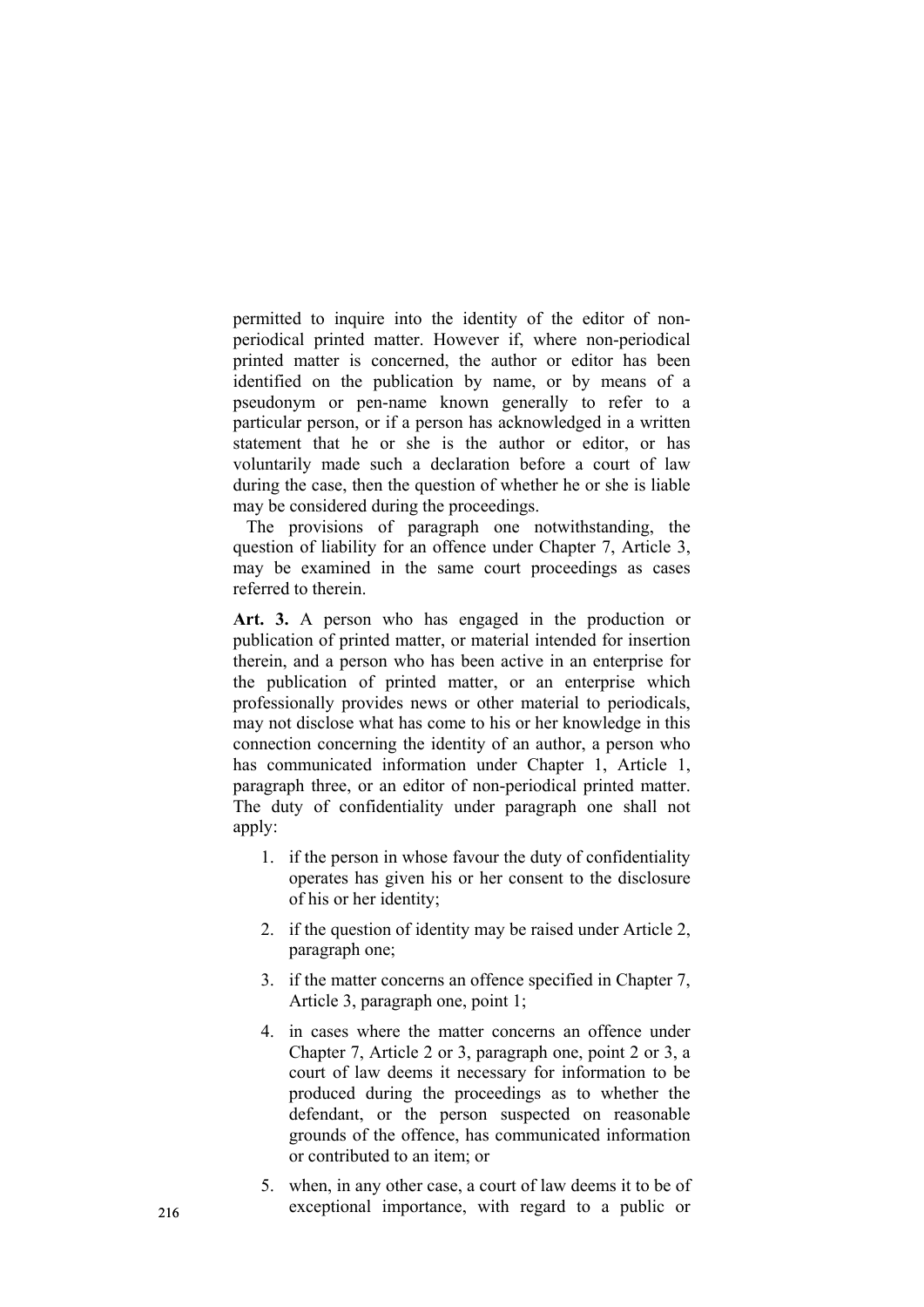private interest, for information concerning identity to be produced on examination of witnesses or of a party in the proceedings under oath.

In examination under paragraph two, point 4 or 5, the court shall scrupulously ensure that no questions are put which might encroach upon a duty of confidentiality in excess of what is permissible in each particular case.

**Art. 4.** No public authority or other public body may inquire into the identity of the author of material inserted, or intended for insertion, in printed matter, a person who has published, or who intends to publish, material in such matter, or a person who has communicated information under Chapter 1, Article 1, paragraph three, except insofar as this is necessary for the purpose of such prosecution or other action against him or her as is not contrary to the provisions of this Act. In cases in which such inquiries may be made, the duty of confidentiality under Article 3 shall be respected. Nor may a public authority or other public body intervene against a person because he or she has in printed matter made use of his or her freedom of the press or assisted therein.

Art. 5. A person who, whether through negligence or by deliberate intent, inserts in printed matter the name, pseudonym or pen-name of the author, or, in a case under Article 1, the editor or source, against his or her wishes, or disregards a duty of confidentiality under Article 3, shall be sentenced to payment of a fine or to imprisonment for up to one year. The same penalty shall apply to a person who, whether through negligence or by deliberate intent, publishes in printed matter as that of the author, editor or source, the name, pseudonym or pen-name of a person other than the true author, editor or source.

Inquiries made in breach of Article 4, paragraph one, sentence one, if made deliberately, shall be punishable by a fine or imprisonment for up to one year. Deliberate action in breach of Article 4, paragraph two, provided the said measure constitutes summary dismissal, notice of termination, imposition of a disciplinary sanction or similar measure, shall be punishable by a fine or imprisonment for up to one year.

Legal proceedings may be instituted on account of an offence under paragraph one only provided the injured party has reported the offence for prosecution.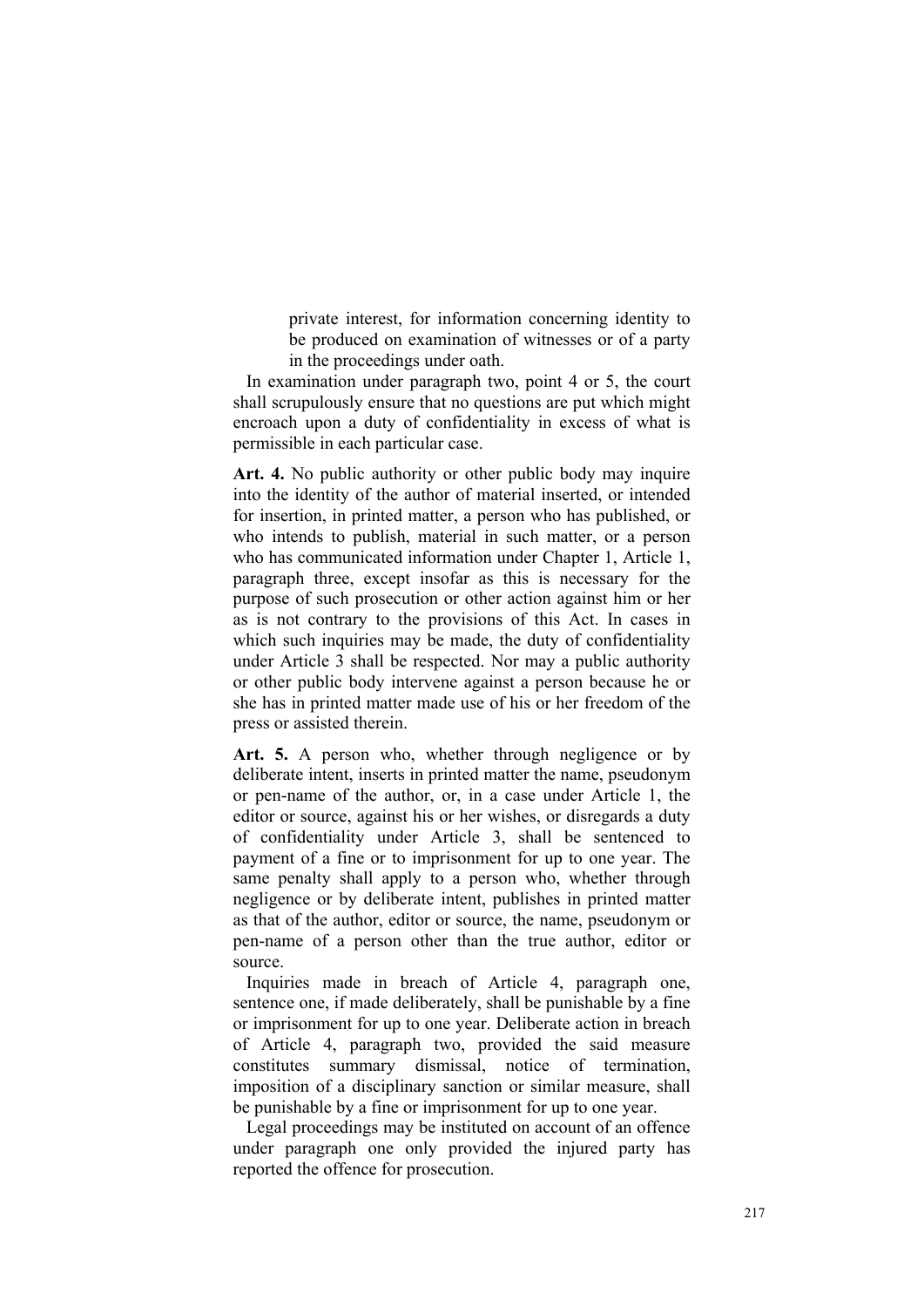Art. 6. For the purposes of this Chapter, a person deemed to be the originator of material inserted or intended for insertion in printed matter is equated with an author.

# Chapter 4. On the production of printed matter

**Art. 1.** It shall be the right of every Swedish citizen and Swedish legal person to produce printed matter by means of a printing press, either alone or with the assistance of others.

**Art. 2.** Any written matter produced in the Realm using a printing press or duplicated here by stencil, photocopying, or other similar technical process, in respect of which a valid certificate of no legal impediment to publication exists, shall indicate clearly the identity of the person who printed or otherwise duplicated the matter, together with the year and place of duplication, if the matter is intended for publication in the Realm and is not classifiable as job printing or pictorial reproduction.

Chapter 1, Article 5, paragraph one lays down provisions concerning the publication of information under paragraph one in written matter duplicated by stencil, photocopying, or other similar technical process, in respect of which no valid certificate exists.

**Art. 3.** For the purposes of this Act, job printing or pictorial reproduction shall be understood to mean postcards and picture albums, visiting cards and notices, address cards, labels, forms, advertising matter, printed packaging, other commercial printed matter, and any other such printed matter, provided always that an abuse of the freedom of the press on account of the text or otherwise can be presumed to be ruled out.

**Art. 4.** Provisions concerning an obligation to retain copies of printed matter for scrutiny and furnish copies of printed matter to libraries or archives are laid down in law.

Art. 5. A person producing written matter and thereby contravening the provisions of Article 2, paragraph one, shall be sentenced to payment of a fine or to imprisonment for up to one year.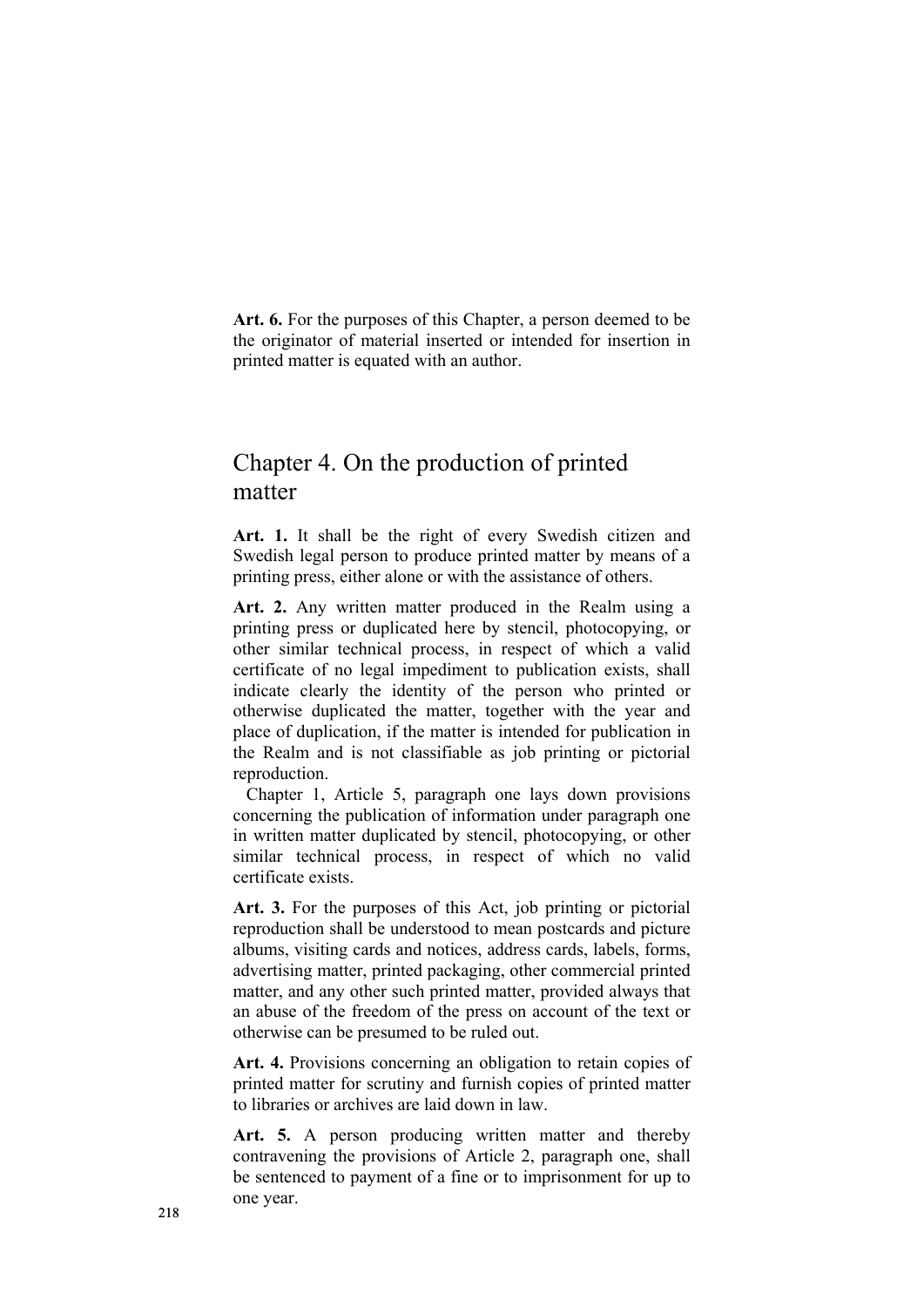## Chapter 5. On the publication of periodicals

**Art. 1.** The owner of a periodical shall be a Swedish citizen or Swedish legal person. It may be provided in law that also a foreign national or foreign legal person may be the owner of such a publication.

**Art. 2.** A periodical shall have a responsible editor.

The responsible editor shall be a Swedish citizen. It may be provided in law that also a foreign national may be a responsible editor.

A responsible editor shall be domiciled within the Realm. No person who is a minor or an undischarged bankrupt, or for whom an administrator has been appointed under special provisions of law, may be a responsible editor.

**Art. 3.** The responsible editor of a periodical shall be appointed by the owner.

The tasks of a responsible editor shall include the power to supervise the publication of the periodical and to determine its contents in such a way that nothing may be printed therein against his or her will. Any restriction of these powers shall be null and void.

**Art. 4.** Once a responsible editor has been appointed, it is the responsibility of the owner to notify the appointment to the public authority designated in law. The information provided shall include the responsible editor's name and place of domicile. It shall be accompanied by proof that the responsible editor has the required qualifications and a declaration from the responsible editor that he or she has accepted the appointment.

**Art. 5.** A periodical may not be published until a certificate has been issued stating that no impediment exists under this Act to prevent its publication. Such a certificate is issued, on an application from the owner, by the authority referred to in Article 4. The application shall indicate the title, place of publication and publishing schedule of the periodical.

A certificate of no legal impediment to publication may not be issued until the name of a responsible editor has been notified under Article 4.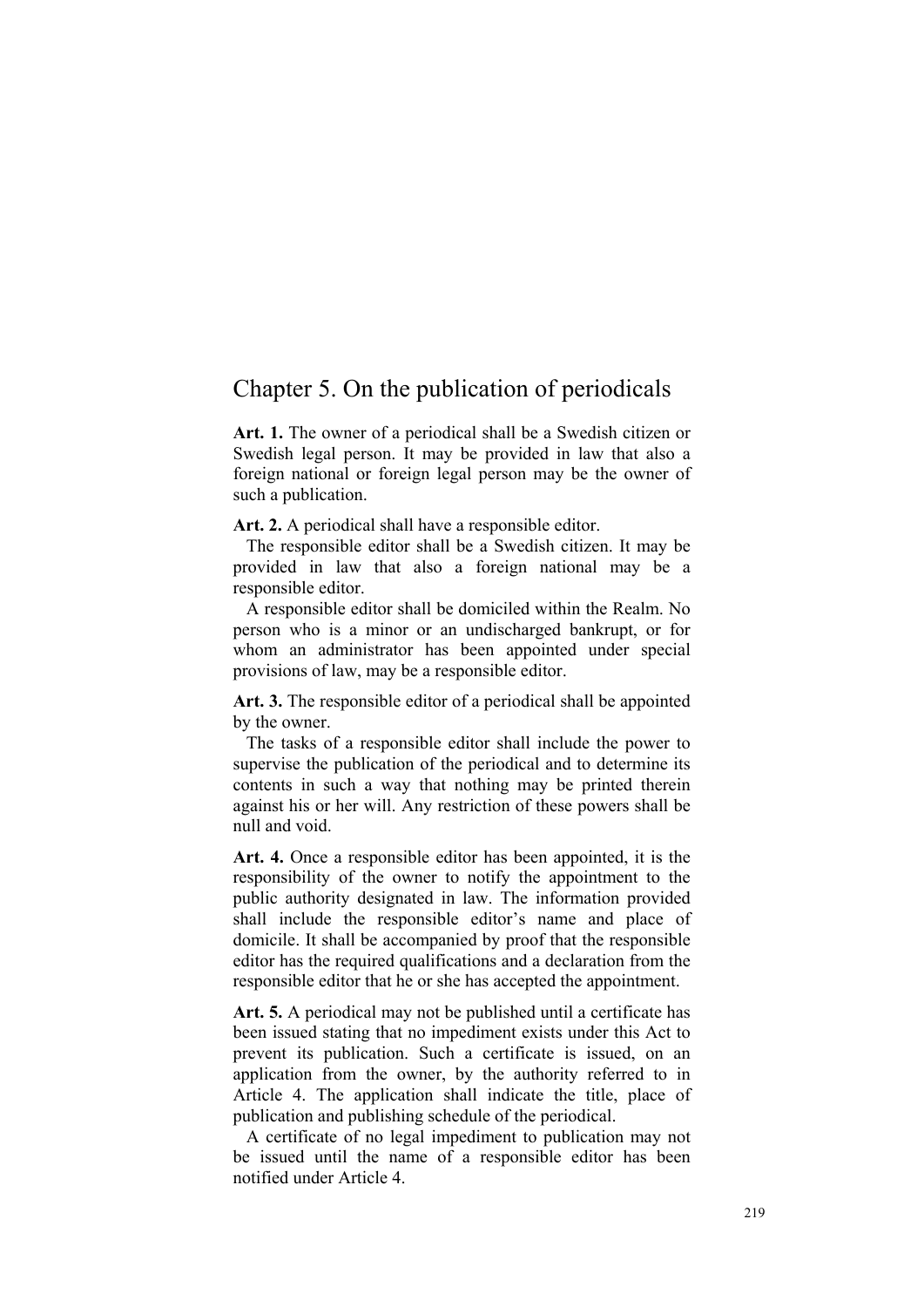An application for a certificate of no legal impediment to publication may be rejected if the title of the periodical so closely resembles the title of a periodical for which a certificate has already been issued that the two may easily be confused.

A certificate of no legal impediment to publication is valid for ten years from the date of issue. The certificate lapses thereafter. The decision that a certificate shall be deemed to have lapsed after the expiry of the ten-year period is taken by the authority referred to in Article 4.

The certificate may be renewed for ten years at a time, with effect from the expiry of the preceding ten-year period, on an application from the owner. An application for renewal may be made no sooner than one year before and no later than the expiry date. The same rules otherwise apply to an application for renewal of a certificate as applied in the case of the original application.

If an application for renewal has been received in due time, the certificate shall continue to be valid, the provisions of paragraphs four and five notwithstanding, until the decision resulting from the application has acquired legal force.

**Art. 6.** A certificate of no legal impediment to publication may be rescinded:

- 1. if the owner has given notice that publication of the periodical has ceased;
- 2. if the rights of ownership in the periodical have been transferred to a person who does not have the required qualifications;
- 3. if there is no responsible editor, or if the responsible editor does not have the required qualifications and a qualified responsible editor is not appointed forthwith;
- 4. if the periodical has not appeared within six months from the date on which the certificate of no legal impediment to publication was issued;
- 5. if at least four issues or instalments of the periodical specified in the certificate have not appeared at different times in either of the previous two calendar years;
- 6. if within six months from the appearance of the first issue it becomes apparent that a certificate should not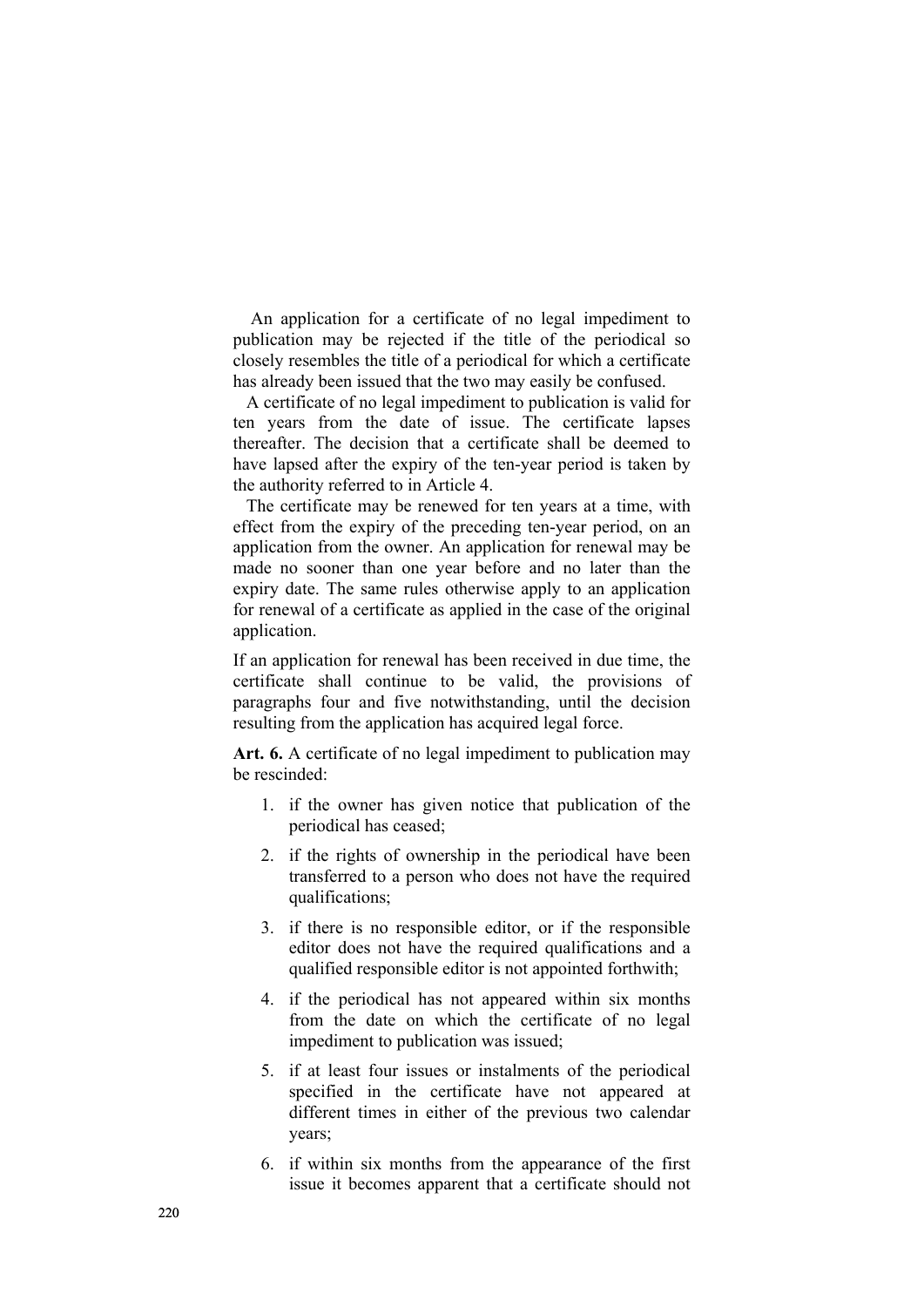have been issued under the provisions of Article 5, paragraph three; or

7. if the typographical appearance of the masthead of the periodical so resembles the masthead of another periodical for which a certificate has already been issued that the two may easily be confused and the matter is not rectified forthwith.

A decision to rescind a certificate is taken by the authority referred to in Article 4. In matters under paragraph one, points 2 to 7, the owner and the responsible editor are given an opportunity, if possible, to put forward their views.

**Art. 7.** If a certificate of no legal impediment to publication has been rescinded on account of a circumstance under Article 6, paragraph one, point 2, 3, 5 or 7, or if the certificate has been declared to have lapsed, a certificate in respect of another periodical whose masthead so resembles the masthead of the original periodical that the two may easily be confused may not be issued without the owner's consent, until two years have elapsed from the date on which the certificate was rescinded or lapsed.

**Art. 8.** If a responsible editor is no longer qualified, or if his or her appointment as a responsible editor has otherwise been terminated, it is the responsibility of the owner to provide forthwith for the appointment of a new responsible editor and to notify the appointment to the authority referred to in Article 4. The provisions of Article 4 apply to such notification, which shall be accompanied, if possible, by proof that the previous responsible editor has been informed of the notification of a new name.

If the place of publication or the publishing schedule changes, the owner shall notify the authority referred to in Article 4 forthwith.

**Art. 9.** The responsible editor of a periodical may have one or more deputies. These deputies are appointed by the responsible editor. When a deputy is appointed, the authority referred to in Article 4 shall be notified accordingly. Notification shall be accompanied by proof that the deputy has the required qualifications for a responsible editor, by a declaration from the deputy that he or she has accepted the appointment and by a statement from the owner that he or she has approved the deputy.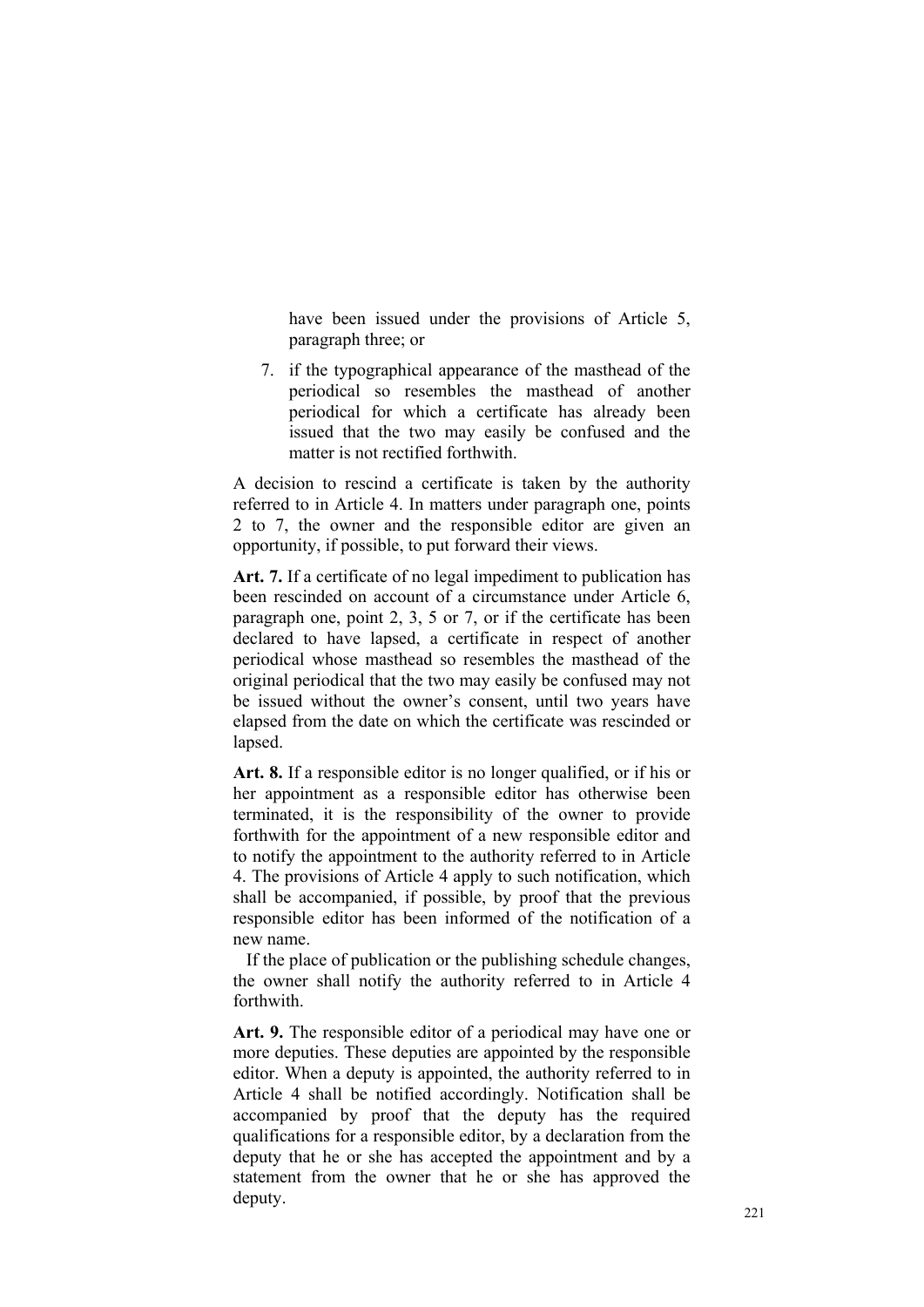The provisions of Article 2, paragraphs two and three, apply in a similar manner to deputies. If the appointment of a responsible editor is terminated, an appointment as deputy also lapses.

**Art. 10.** Once the appointment of a deputy has been notified, the responsible editor may authorise such a deputy, or, if there are two or more deputies, any one of them, to exercise in his or her place the powers vested in the responsible editor under Article 3.

If it can be presumed that a responsible editor will be continuously pre-vented for at least one month, by reason of ill health or for any other temporary cause, from exercising the powers vested in him or her as responsible editor, he or she shall delegate these powers to a deputy forthwith. If no deputy exists, or if the appointment of the person or persons designated as a deputy or deputies is approaching termination, it shall be the responsibility of the responsible editor to provide as quickly as possible for the appointment of a deputy and to notify the appointment as laid down in Article 9.

**Art. 11.** The name of the responsible editor shall appear on each separate issue or instalment of a periodical. If the responsible editor's powers have been delegated to a deputy, each issue or instalment of the periodical concerned shall state that the deputy is acting as responsible editor; if this is done, the name of the responsible editor need not be given as well.

**Art. 12.** If the owner of a periodical publishes the periodical without having a certificate of no legal impediment to publication, or without being qualified;

or if the owner fails to provide for the appointment of a new responsible editor or notify such an appointment as laid down in Article 8;

or if, in a case under Article 10, paragraph two, a responsible editor neglects to delegate his or her powers to a deputy;

or if a person publishes a periodical the publication of which has been declared prohibited under this Act, or which is manifestly a continuation of such a periodical;

or if a person allows his or her name to appear on a periodical as responsible editor or responsible deputy editor without being qualified;

the penalty is a fine. If the contents of the periodical have been declared to be criminal, or if the circumstances are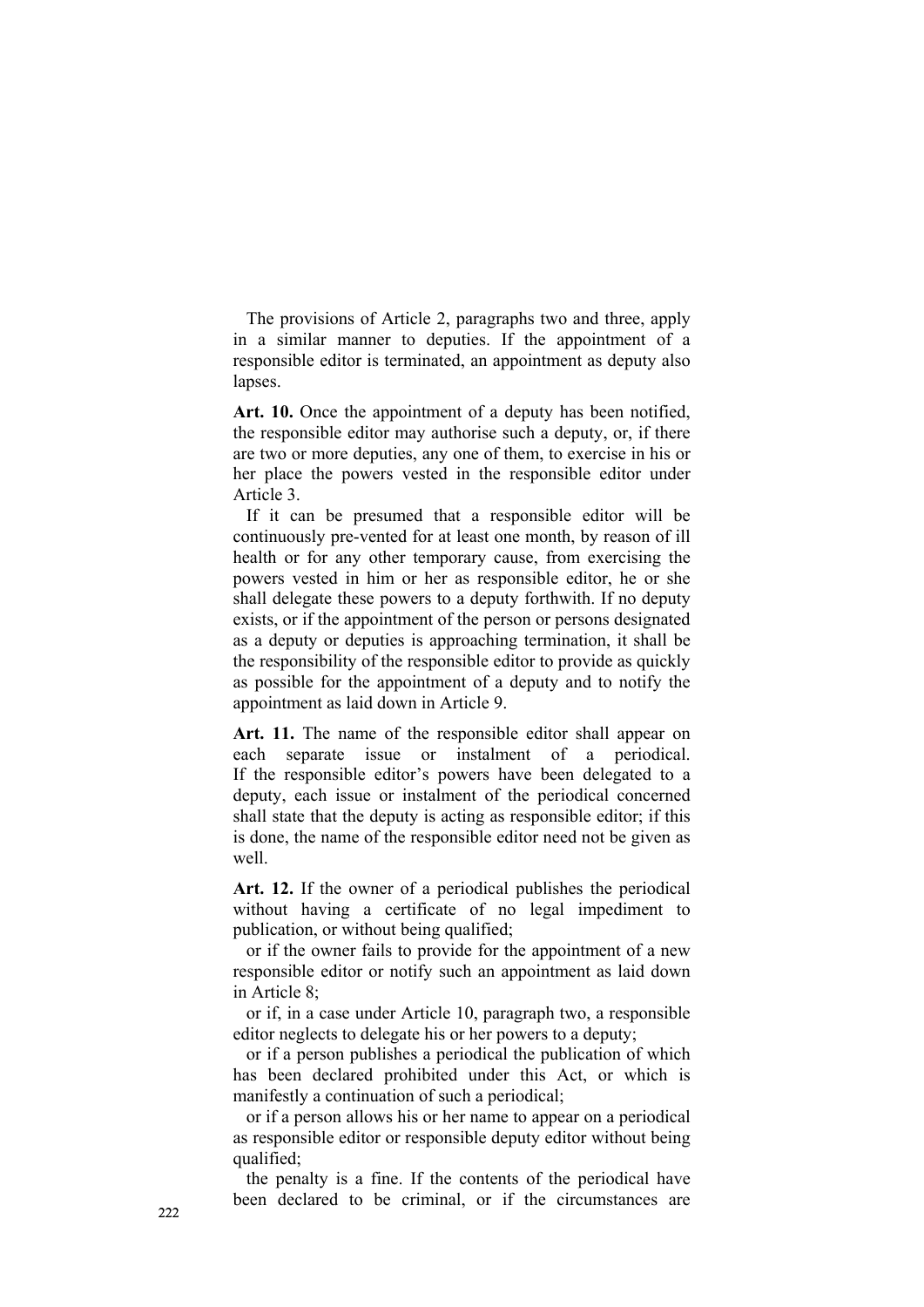otherwise exceptionally aggravating, the penalty is imprisonment for up to one year.

**Art. 13.** The penalties specified in Article 12 apply also to a person who knowingly submits false information in an application or notification under this Chapter, or a declaration appended to such an application or notification.

**Art. 14.** If the owner of a periodical fails to report a new place of publication or a new publishing schedule under Article 8, the penalty is a monetary fine.

If a responsible editor breaches the provisions of Article 11 the penalty is a monetary fine. This applies in a similar manner to a deputy acting as a responsible editor.

# Chapter 6. On the dissemination of printed matter

**Art. 1.** It shall be the right of every Swedish citizen and Swedish legal person to sell, consign, or otherwise disseminate printed matter, either alone or with the assistance of others.

**Art. 2.** The provisions of this Act notwithstanding, provisions laid down in law shall apply in cases in which a person:

- 1. exhibits a pornographic picture on or at a public place, by displaying it or the like, in a manner liable to cause offence to the general public, or sends such a picture by post or other means to another person who has not ordered it in advance; or
- 2. disseminates among children and young persons printed matter which by reason of its content might have a brutalising effect, or otherwise seriously put at risk the moral guidance of the young.

More detailed rules concerning the dissemination of maps of Sweden or parts thereof which contain information of significance for the defence of the Realm, and dissemination of plans or pictures of a similar nature, are laid down in law.

**Art. 3.** If written matter under Chapter 4, Article 2, paragraph one, lacks the information prescribed therein, or if such information, or information provided under Chapter 1, Article 5, paragraph one, point 2, in written matter referred to therein is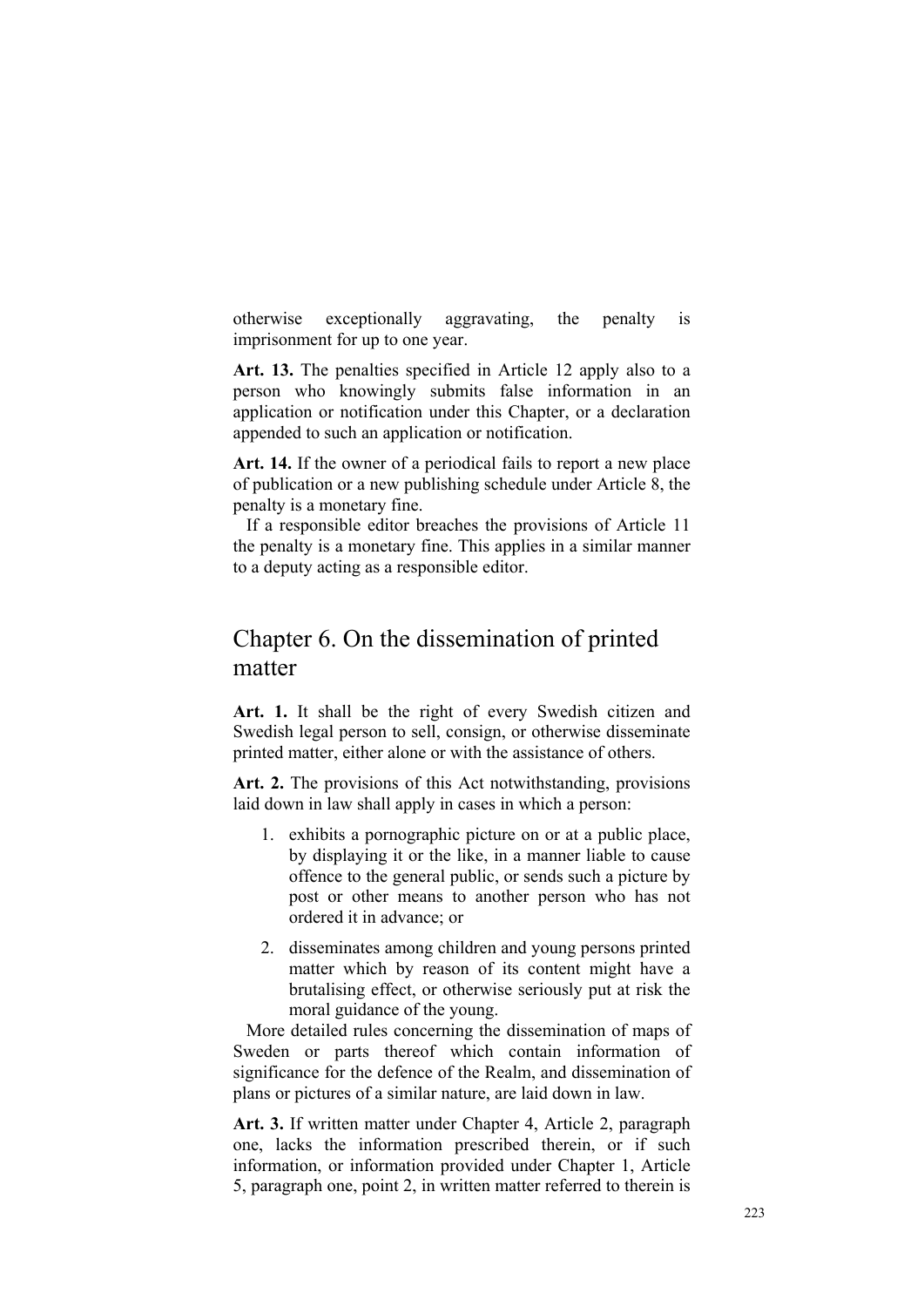incorrect, and this fact is known to the disseminator, the penalty is a monetary fine.

The penalty for the dissemination of printed matter which, to the knowledge of the disseminator, has been impounded or confiscated, or published in violation of a ban issued under this Act, or which manifestly constitutes a continuation of printed matter the publication of which has thus been prohibited, is a fine or imprisonment for up to one year.

**Art. 4.** The consignment of printed matter by post or other common carrier shall not be subject to special restrictions or conditions on grounds of content. This shall not however apply to the consignment of printed matter which constitutes a violation of the provisions of Article 3.

A common carrier who has accepted printed matter for carriage shall not be deemed to be a disseminator.

## Chapter 7. On offences against the freedom of the press

**Art. 1.** For the purposes of this Act, an offence against the freedom of the press is understood to mean an offence under Articles 4 and 5.

**Art. 2.** No statement in an advertisement or other similar communication shall be deemed an offence against the freedom of the press if it is not readily apparent from the content of the communication that liability for such an offence may be incurred. If the communication is punishable under law, having regard also to circumstances which are not readily apparent from its content, the relevant provisions of law apply. The foregoing applies in a similar manner to a communication conveyed in cypher or by other means secret from the general public.

**Art. 3.** If a person communicates information under Chapter 1, Article 1, paragraph three, or if, without being responsible under the provisions of Chapter 8, he or she contributes to material intended for insertion in printed matter, as author or other originator or as editor, thereby rendering himself or herself guilty of: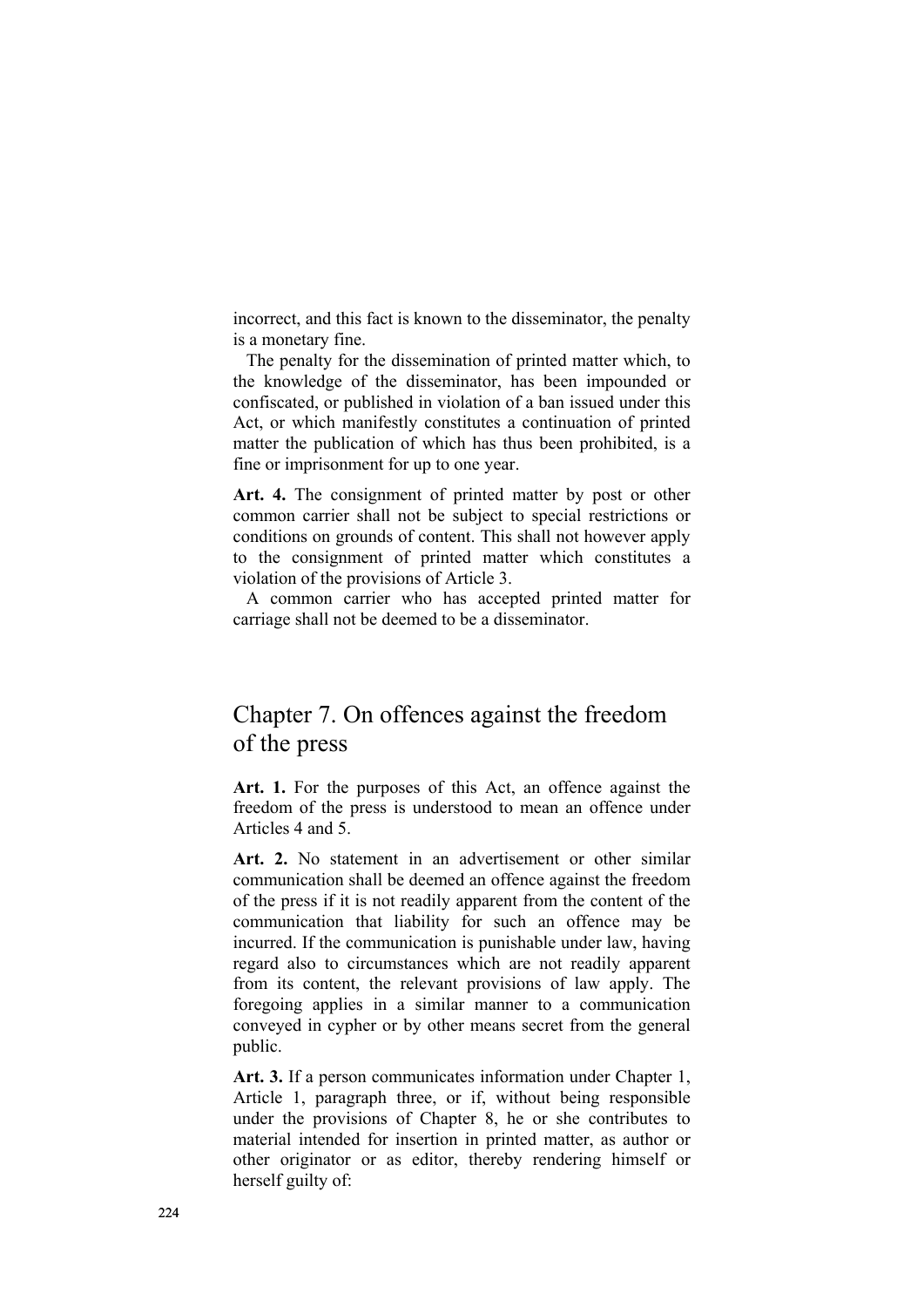- 1. high treason, espionage, gross espionage, gross unauthorised trafficking in secret information, insurrection, treason or betrayal of country, or any attempt, preparation or conspiracy to commit such an offence;
- 2. wrongful release of an official document to which the public does not have access, or release of such a document in contravention of a restriction imposed by a public authority at the time of its release, where the act is deliberate; or
- 3. deliberate disregard of a duty of confidentiality, in cases specified in a special act of law;

provisions of law concerning liability for such an offence apply.

If a person procures information or intelligence for a purpose referred to in Chapter 1, Article 1, paragraph four, thereby rendering himself or herself guilty of an offence under paragraph one, point 1 of this Article, provisions of law concerning liability for such an offence apply.

The provisions of Chapter 2, Article 22, paragraph one of the Instrument of Government shall apply also in respect of proposals for provisions under paragraph one, point 3.

**Art. 4.** With due regard to the purpose of freedom of the press for all under Chapter 1, the following acts shall be deemed to be offences against the freedom of the press if committed by means of printed matter and if they are punishable under law:

- 1. high treason, committed with intent to bring the Realm or any part of it under the subjection of a foreign power or render the Realm dependent on such a power by violent or other unlawful means or with foreign assistance, or to detach a part of the Realm by such means, or with foreign assistance to induce or prevent acts or decisions of the Head of State, the Government, the Riksdag, the Supreme Court or the Supreme Administrative Court, insofar as the act implies a risk that the intent will be realised; any attempt, preparation or conspiracy to commit such high treason;
- 2. instigation of war, insofar as a danger that the Realm will be drawn into war or other hostilities is provoked with foreign assistance;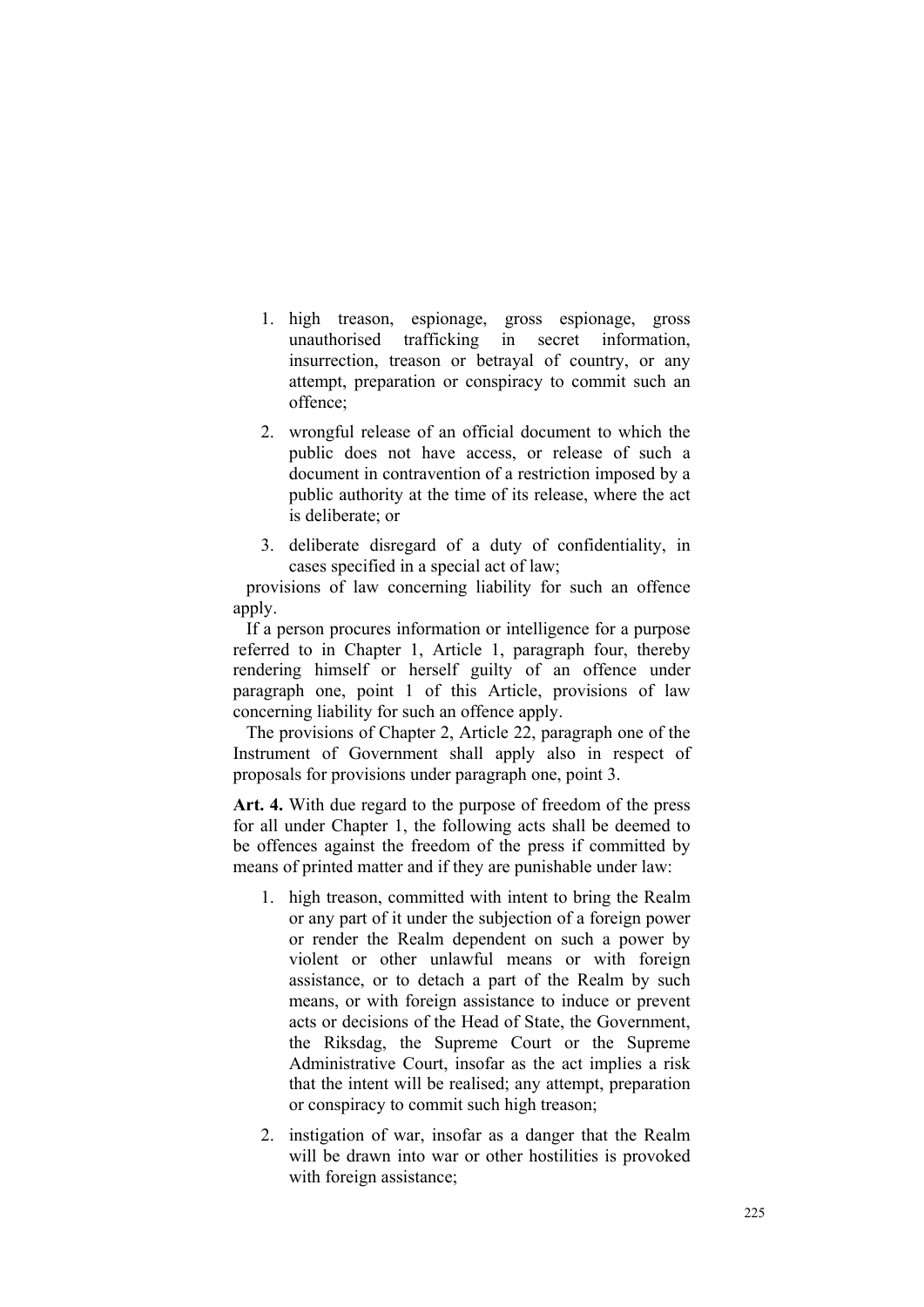- 3. espionage, whereby, in order to assist a foreign power, a person conveys, consigns or discloses without due authority information concerning defence installations, armaments, storage installations, import, export, mode of fabrication, negotiations, decisions or other circumstances the disclosure of which to a foreign power could cause detriment to the total defence system or otherwise to the security of the Realm, regardless of whether the information is correct; any attempt, preparation or conspiracy to commit such espionage;
- 4. unauthorised trafficking in secret information, whereby a person, with-out due authority but with no intent to assist a foreign power, conveys, consigns or discloses information concerning any circumstance of a secret nature, the disclosure of which to a foreign power could cause detriment to the defence of the Realm or the national supply of goods in the event of war or exceptional conditions resulting from war, or otherwise to the security of the Realm, regardless of whether the information is correct; any attempt or preparation aimed at such unauthorised trafficking in secret information; conspiracy to commit such an offence, if the offence is gross, having particular regard to whether the act involved assistance to a foreign power or was exceptionally dangerous having regard to an existing state of war, or concerned circumstances of major significance, or if the offender disclosed information entrusted to him or her in conjunction with public or private employment;
- 5. carelessness with secret information, whereby through gross negligence a person commits an act referred to in point 4;
- 6. insurrection, committed with intent to overthrow the form of government by force of arms or otherwise by violent means, or induce or prevent by such means acts or decisions of the Head of State, the Government, the Riksdag, the Supreme Court or the Supreme Administrative Court, insofar as the act implies a risk that the intent will be realised; any attempt, preparation or conspiracy to commit such insurrection;
- 7. treason or betrayal of country, insofar as a person thereby, when the Realm is at war or provisions of law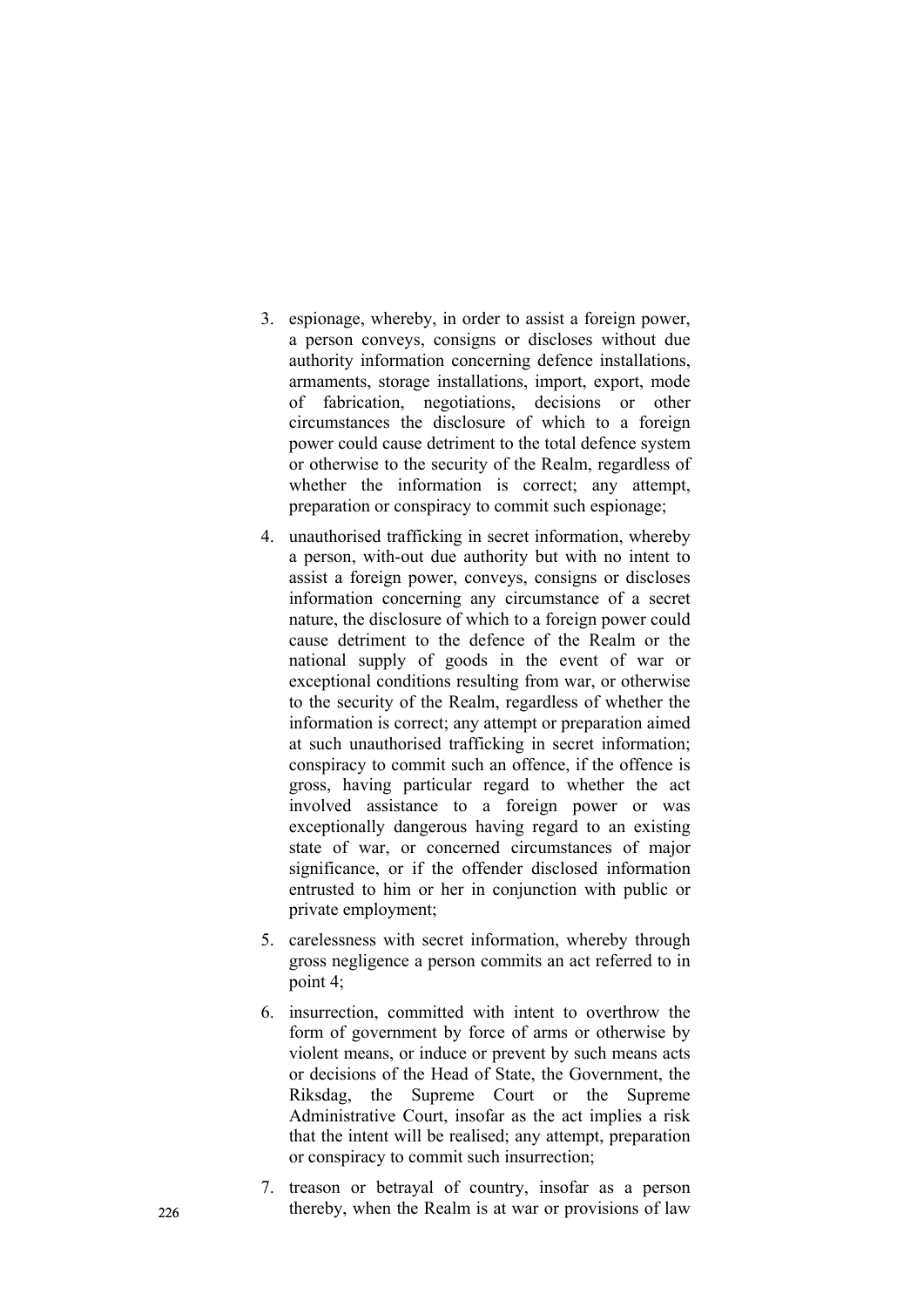relating to such offences otherwise apply, misleads or betrays persons active in the defence of the Realm or induces them to mutiny, break faith or lose heart, or betrays property of significance for the total defence system, or commits any other similar treasonable act which is liable to cause detriment to the total defence system or which involves assistance to the enemy; any attempt, preparation or conspiracy to commit such treason or betrayal of country;

- 8. carelessness injurious to the interests of the Realm, whereby a person through negligence commits an act referred to in point 7;
- 9. dissemination of rumours which endanger the security of the Realm, whereby, when the Realm is at war or provisions of law relating to such offences otherwise apply, a person spreads false rumours or other false statements liable to endanger the security of the Realm, or communicates or promotes the communication of such rumours or statements to a foreign power, or disseminates among members of the armed forces false rumours or other false statements liable to provoke disloyalty or to dishearten;
- 10. sedition, whereby a person exhorts or otherwise seeks to encourage criminal acts, neglect of civil obligations, disobedience to a public authority or neglect of duty incumbent upon a serving member of the armed forces;
- 11. agitation against a population group, whereby a person threatens or expresses contempt for a population group or other such group with allusion to race, colour, national or ethnic origin, religious faith or sexual orientation;
- 12. offences against civil liberty, whereby a person makes unlawful threats with intent to influence the formation of public opinion or encroach upon freedom of action within a political organisation or professional or industrial association, thereby imperilling the freedom of expression, freedom of assembly or freedom of association; any attempt to commit such an offence against civil liberty;
- 13. unlawful portrayal of violence, whereby a person portrays sexual violence or coercion in pictorial form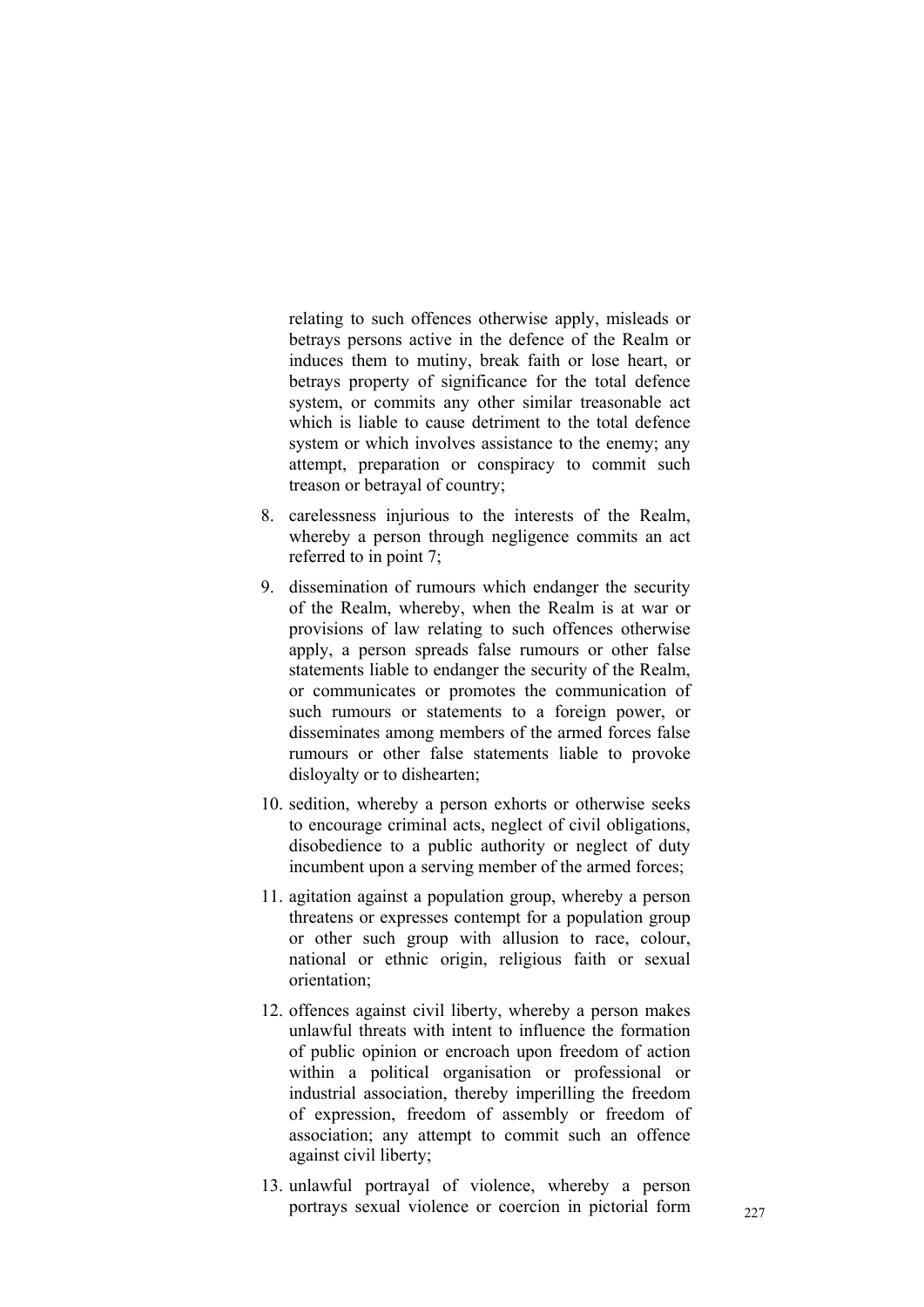with intent to disseminate the image, unless the act is justifiable having regard to the circumstances;

- 14. defamation, whereby a person alleges that another is criminal or blameworthy in his or her way of life, or otherwise communicates information liable to expose another to the contempt of others, and, if the person defamed is deceased, the act causes offence to his or her survivors, or might otherwise be considered to violate the sanctity of the grave except, however, in cases in which it is justifiable to communicate information in the matter, having regard to the circumstances, and proof is presented that the information was correct or there were reasonable grounds for the assertion;
- 15. insulting language or behaviour, whereby a person insults another by means of offensive invective or allegations or other insulting behaviour towards him or her;
- 16. unlawful threats, whereby a person threatens another with a criminal act, in a manner liable to engender in the person threatened serious fears for the safety of his or her person or property or that of another;
- 17. threats made against a public servant, whereby a person, threatening violence, attacks another in the exercise of his or her public authority, or any other activity accorded the same protection as is associated with the exercise of public authority, or as an accessory in an activity accorded such protection, for the purpose of coercing or preventing the other from taking action therein, or in retaliation for such action, or whereby a person thus attacks a person who was previously engaged in such activity or as an accessory therein, on account of his or her acts or omissions in this context; any attempt or preparation so to threaten a public servant, unless the offence, if realised, would have been deemed to be petty; or
- 18. perversion of the course of justice, whereby a person, threatening violence, attacks another because he or she has filed a complaint, brought charges, testified or otherwise made a statement under examination before a court of law or other public authority, or in order to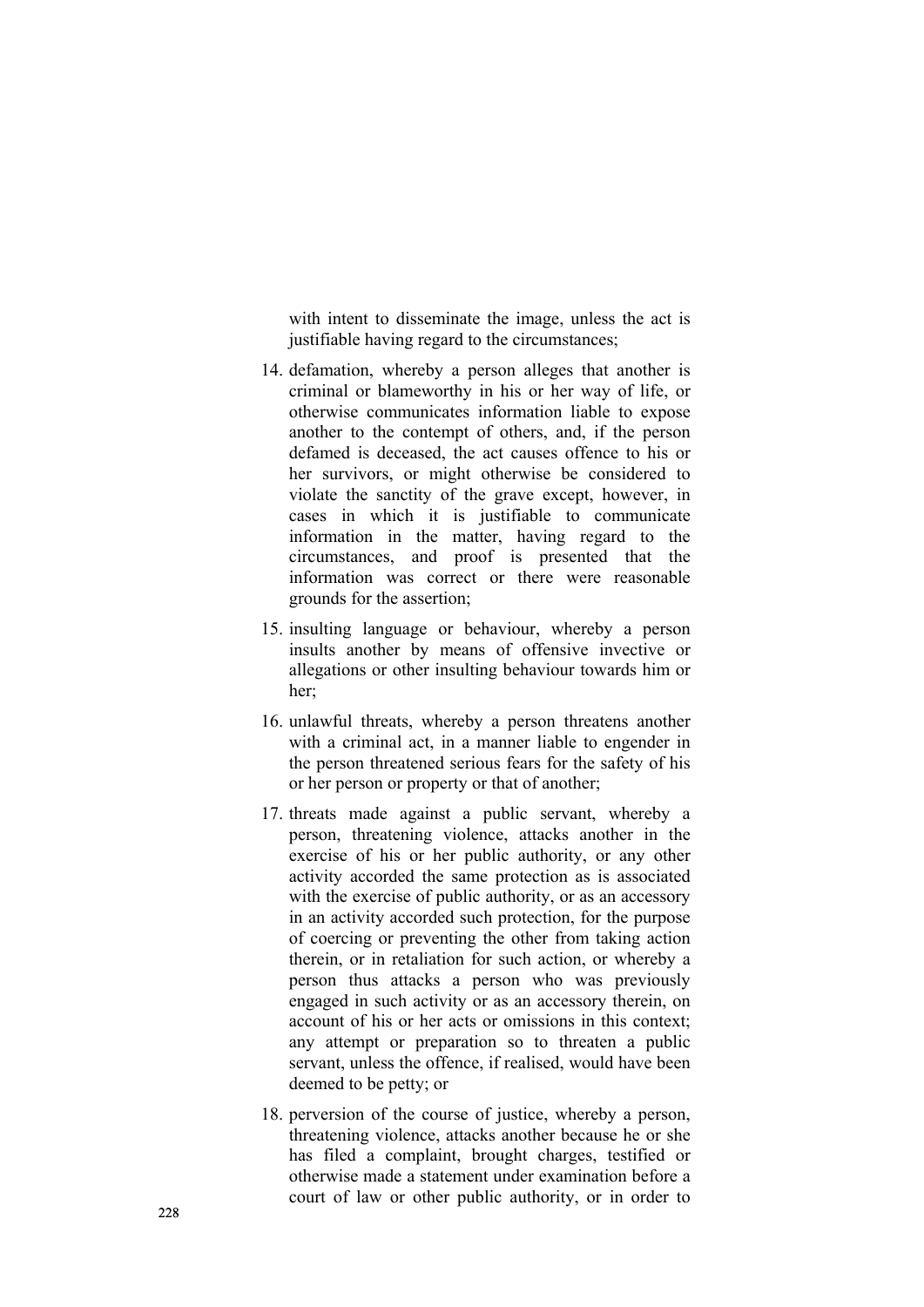deter him or her from such action, or whereby a person attacks another threatening action which would result in suffering, injury or nuisance, because he or she has testified or otherwise made a statement under examination before a public authority, or in order to prevent him or her from making such a statement.

**Art. 5.** Offences against the freedom of the press shall also include any act committed by means of printed matter and punishable under law whereby a person:

- 1. deliberately publishes an official document to which the public does not have access, if he or she obtained access to the document in the public service, while carrying out official duties or in any other comparable circumstance;
- 2. publishes information, and thereby deliberately disregards a duty of confidentiality under the special act of law referred to in Article 3, paragraph one, point 3;
- 3. publishes information, when the Realm is at war or exposed to the immediate danger of war, concerning facts the disclosure of which constitutes an offence against the security of the Realm other than an offence under Article 4.

**Art. 6.** Provisions of law relating to penal sanctions for offences under Articles 4 and 5 apply also in a case in which the offence is deemed to be an offence against the freedom of the press.

Provisions concerning private claims on account of offences against the freedom of the press are laid down in Chapter 11. If the defendant is convicted of an offence specified in Article 4, point 14 or 15, and the printed matter is a periodical, an order may be issued, on request, for the verdict to be inserted in the periodical.

**Art. 7.** Printed matter containing an offence against the freedom of the press may be confiscated.

Confiscation of printed matter means the destruction of all copies intended for dissemination and the taking of such action with respect to forms, lithographic stones, stereotypes, plates and other such material adapted exclusively to the printing of the matter as will render impossible their misuse.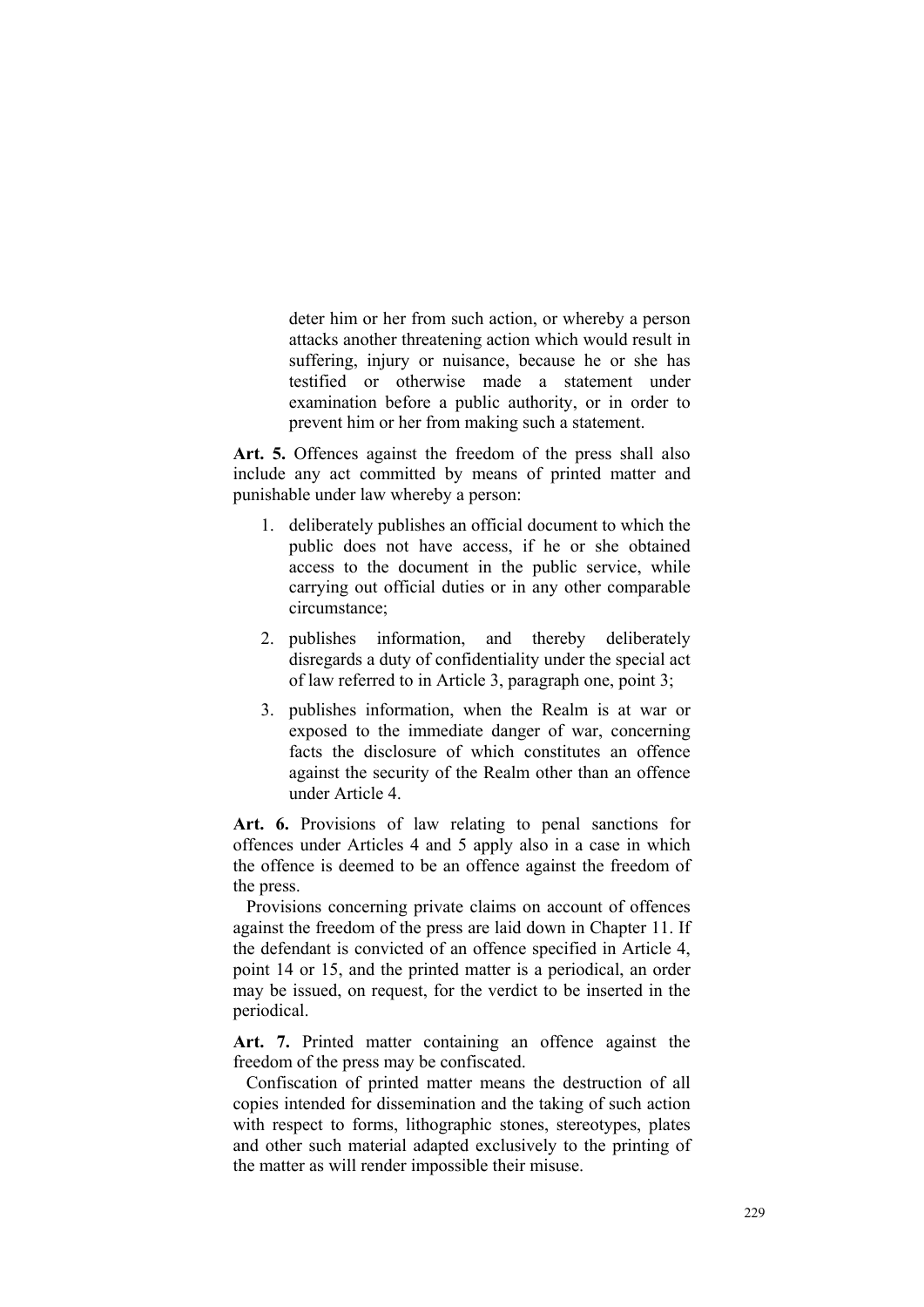Art. 8. In conjunction with the confiscation of a periodical. publication of the periodical may be prohibited in the case of an offence referred to in Article 4, points 1 to 3, point 4, insofar as the offence is to be regarded as gross, and points 6 and 7, for a particular period to be determined by the court, but not exceeding six months from the date on which the court's ruling in the freedom of the press case acquired legal force. Such a ban may however be issued only when the country is at war.

General provisions of law applying to forfeiture of objects on account of an offence apply to the confiscation of a periodical disseminated in violation of a ban on publication, or manifestly constituting a continuation of a periodical specified in such a ban.

### Chapter 8. Liability rules

#### **On liability for periodicals**

**Art. 1.** Liability under penal law for an offence against the freedom of the press committed by means of a periodical lies with the person notified as responsible editor at the time when the periodical was published.

If a deputy had been notified and was acting as responsible editor, the deputy is liable.

**Art. 2.** If no certificate of no legal impediment to publication existed at the time when the periodical was published, or if the responsible editor liable under Article 1, paragraph one, was no longer qualified, or his or her appointment as responsible editor had otherwise been terminated, the owner is liable.

The owner is likewise liable in a case in which the responsible editor was appointed for appearance's sake, or was otherwise manifestly not in possession of the powers stipulated in Chapter 5, Article 3, at the time when the periodical was published.

If a deputy acting as responsible editor was no longer qualified at the time when the periodical was published, or if his or her appointment had otherwise been terminated, or if a circumstance specified in paragraph two applied in respect of the deputy, the responsible editor is liable.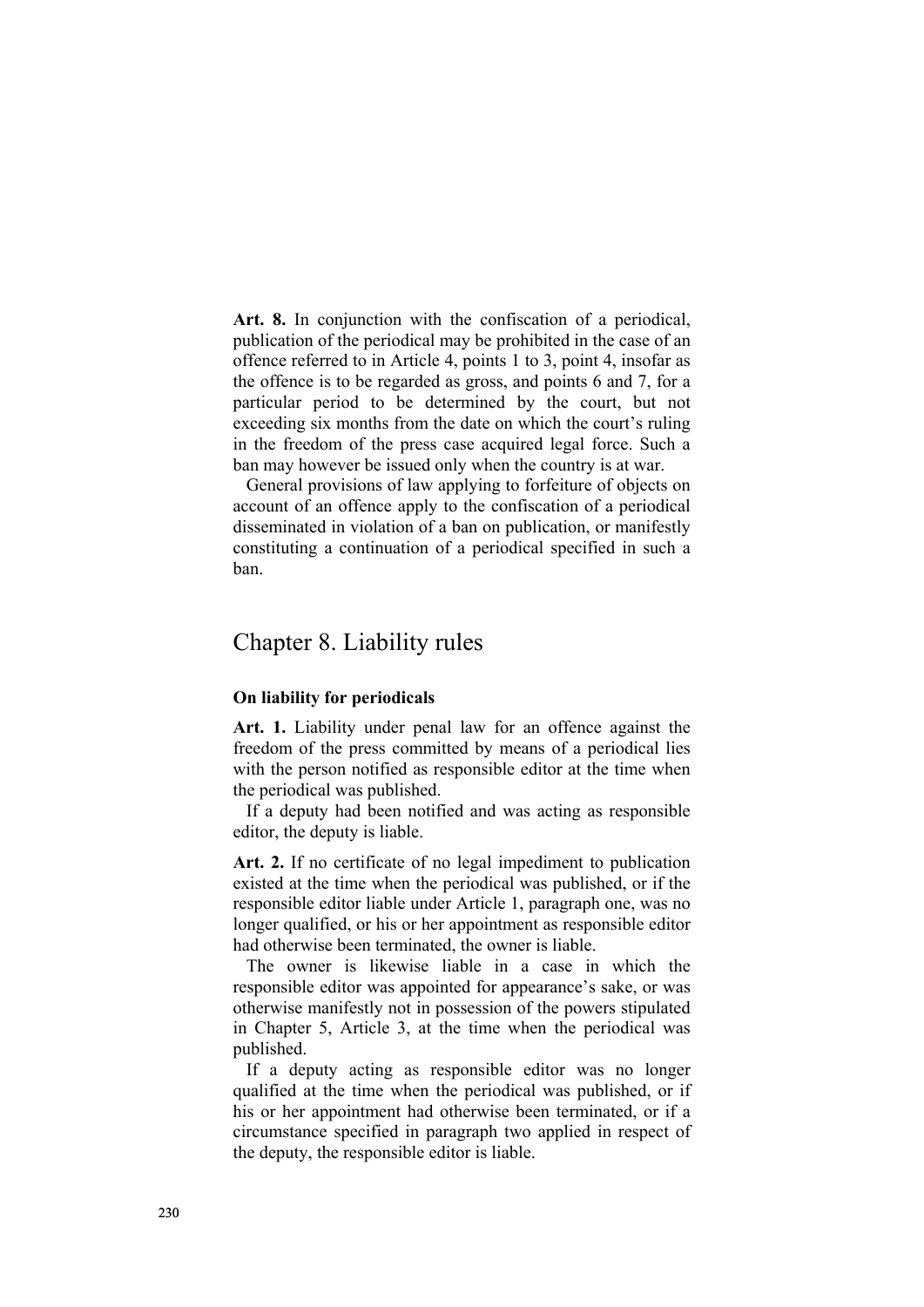**Art. 3.** If it is impossible to establish the identity of the owner at the time when the periodical was published, the printer is liable in place of the owner.

**Art. 4.** If a person disseminates a periodical which lacks information concerning the name of the printer, or if such information is known to the disseminator to be incorrect and the identity of the printer cannot be ascertained, the disseminator is liable in place of the printer.

#### **On liability for non-periodical printed matter**

**Art. 5.** Liability under penal law for an offence against the freedom of the press committed by means of non-periodical printed matter lies with the author, if he or she has been identified as the author of the printed matter in the manner prescribed in Chapter 3, Article 2. The author is not, however, liable if the matter was published without his or her consent, or if his or her name, pseudonym, or pen-name appeared therein against his or her will.

**Art. 6.** If an author is not liable under Article 5 for matter which includes or is intended to include contributions from several authors, and if a particular editor has been identified in the manner prescribed in Chapter 3, Article 2, the editor is liable.

In the case of printed matter other than printed matter under paragraph one, the editor is liable only if the author was deceased when the matter was published.

The editor is not liable if his or her name, pseudonym, or penname appeared on the matter against his or her will.

The editor of non-periodical printed matter is understood to be the person who, without being the author, delivers the matter for printing and publication.

**Art. 7.** If neither the author nor the editor is liable under Article 5 or 6, or if, when the matter was published, he or she was deceased, the publisher is liable.

The publisher of non-periodical printed matter is understood to be the person who has undertaken to print and publish the writings of another.

**Art. 8.** If there was no publisher, or if the identity of the publisher cannot be ascertained, the printer is liable in place of the publisher.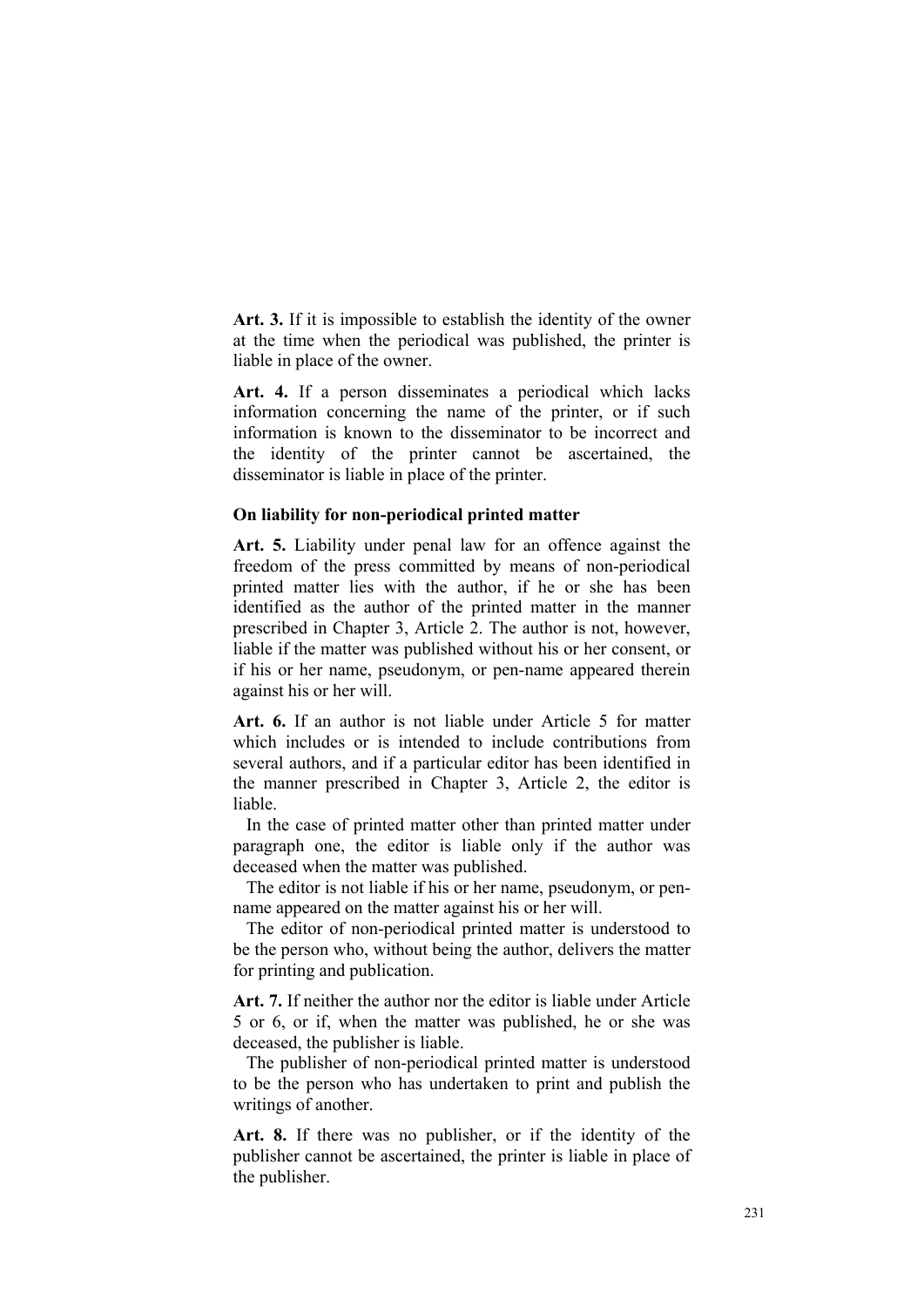**Art. 9.** The provisions of Article 4 apply in a similar manner to the liability of a disseminator of non-periodical printed matter.

#### **Provisions applying to all printed matter**

**Art. 10.** If the person who would have been liable under Article 2, 5, 6 or 7 at the time of publication of the printed matter has no known place of domicile within the Realm, and if his or her current whereabouts within the Realm cannot be ascertained in the case, liability shall pass to the person liable next thereafter, but not to the editor of non-periodical printed matter other than in a case under Article 6, paragraph one, or to a disseminator.

The same applies if a circumstance pertained in respect of the person liable under Article 1, 2, 5, 6 or 7 which according to law excluded criminal responsibility, and if the person liable next thereafter was aware of, or should have been aware of, the circumstance.

Art. 11. A circumstance which would result in the liability under this Chapter of a person other than the defendant shall be taken into consideration only if the circumstance was adduced prior to the main hearing.

**Art. 12.** In determining the liability of a person responsible for printed matter under this Chapter, the content of the matter shall be deemed to have been inserted with the knowledge and consent of the person concerned.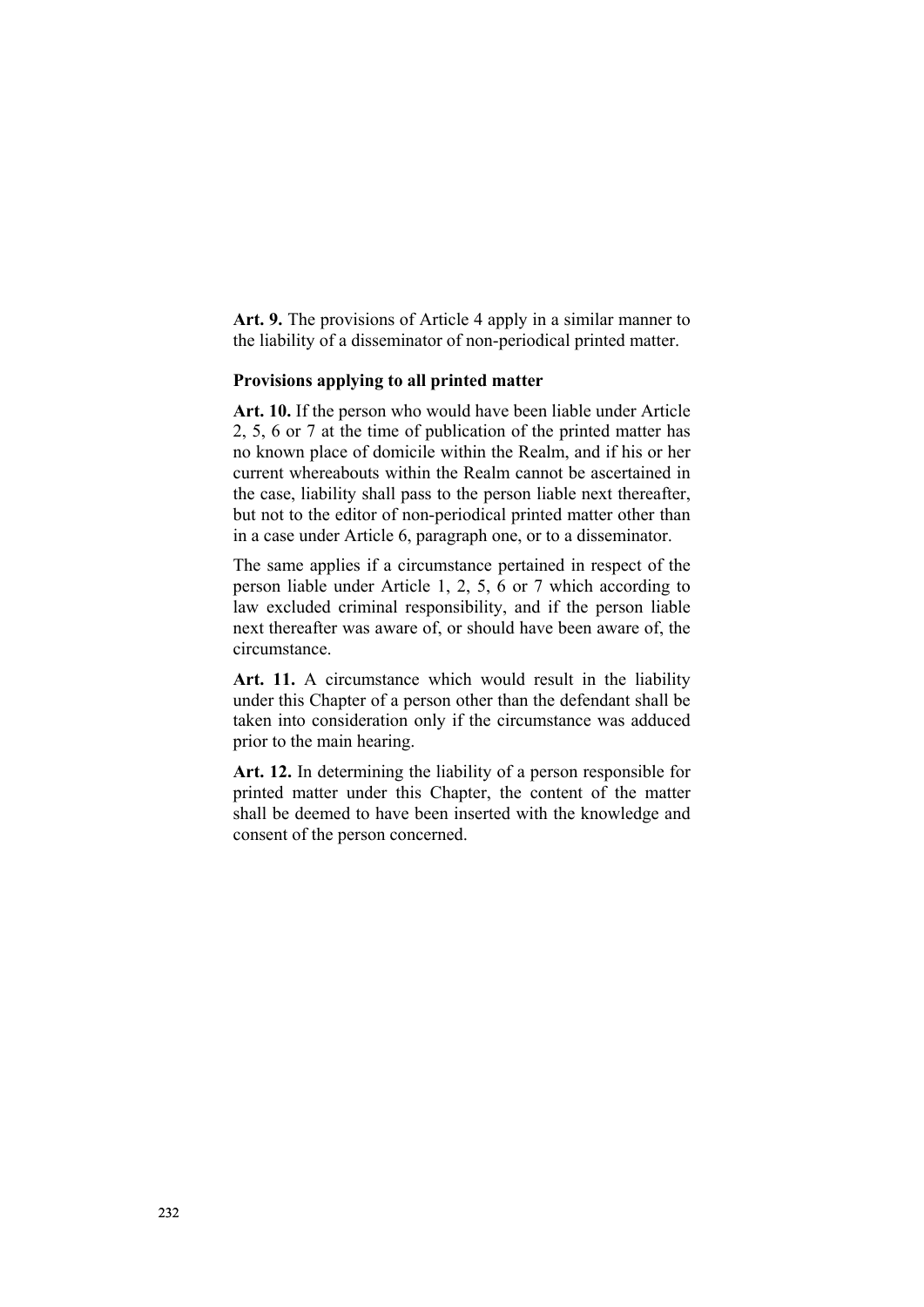## Chapter 9. On supervision and prosecution

**Art. 1.** The Chancellor of Justice shall monitor that the limits set in this Act for the freedom of the press are not transgressed.

**Art. 2.** The Chancellor of Justice is sole prosecutor in cases concerning of-fences against the freedom of the press. No one other than the Chancellor of Justice may institute a preliminary investigation concerning offences against the freedom of the press. Only the Chancellor of Justice and a court of law may approve coercive measures on suspicion that such an offence has been committed, unless otherwise provided in this Act.

The Government has the right to report printed matter to the Chancellor of Justice for prosecution on account of an offence against the freedom of the press. It may be laid down in an act of law that legal proceedings on account of an offence against the freedom of the press may be instituted only with the Government's consent.

The Chancellor of Justice is likewise sole prosecutor in freedom of the press cases which are not cases concerning offences against the freedom of the press, and in cases otherwise relating to violations of regulations contained in this Act: provisions of law however regulate the right of the Parliamentary Ombudsman to act as prosecutor in cases of this nature.

**Art. 3.** Legal proceedings on account of an offence against the freedom of the press shall be instituted, in the case of a periodical for which a valid certificate of no legal impediment to publication existed at the time of publication, within six months, and in the case of other printed matter, within one year from the date of publication, with effect that the matter shall otherwise be exempt from such proceedings. This provision notwithstanding, if such proceedings have been instituted within the time specified, fresh proceedings may nevertheless be instituted against another person who is liable in respect of the offence.

Provisions of law governing the period within which an offence must be prosecuted if penal sanctions are not to lapse apply also with respect to offences against the freedom of the press.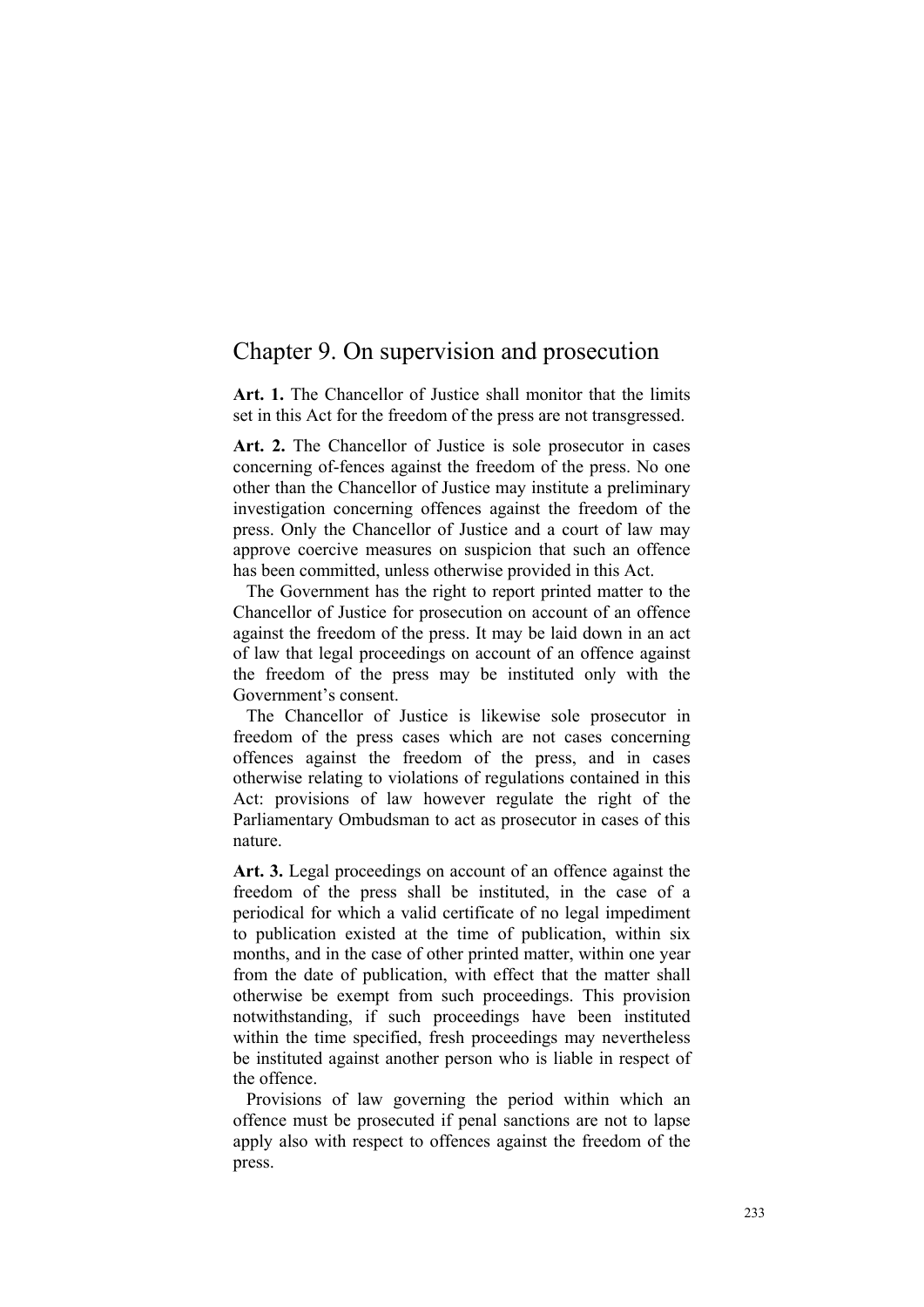**Art. 4.** Provisions of law govern the right of a private plaintiff to report an offence against the freedom of the press or bring charges on account of such an offence.

Art. 5. If no one is liable under Chapter 8 for the offence, or if no summons can be served within the Realm on the person liable, the prosecutor or the plaintiff may apply to have the printed matter confiscated instead of instituting legal proceedings.

### Chapter 10. On special coercive measures

**Art. 1.** If there are grounds for the possible confiscation of printed matter on account of an offence against the freedom of the press, the printed matter may be impounded pending a decision.

In a case under Chapter 7, Article 8, an order may also be issued prohibiting publication of a periodical pending a decision by the court.

Art. 2. If the offence falls within the scope of public prosecution, the Chancellor of Justice may order the printed matter to be impounded, and publication prohibited under Article 1, before proceedings have been instituted on account of an offence against the freedom of the press, or application made to the court for confiscation of the printed matter. It may be laid down in law that a public prosecutor may be similarly empowered to order material to be impounded within his or her jurisdiction.

**Art. 3.** If impoundment has been effected without a court order, the person affected may demand to have the matter examined before a court of law.

When a public prosecutor has ordered material to be impounded, the Chancellor of Justice shall be notified promptly. The Chancellor of Justice shall determine forthwith whether the order shall be upheld.

**Art. 4.** When the Chancellor of Justice has ordered material to be impounded or has confirmed an order issued by a public prosecutor, legal proceedings shall be instituted, or application made for confiscation of the printed matter, within two weeks from the date on which the Chancellor of Justice pronounced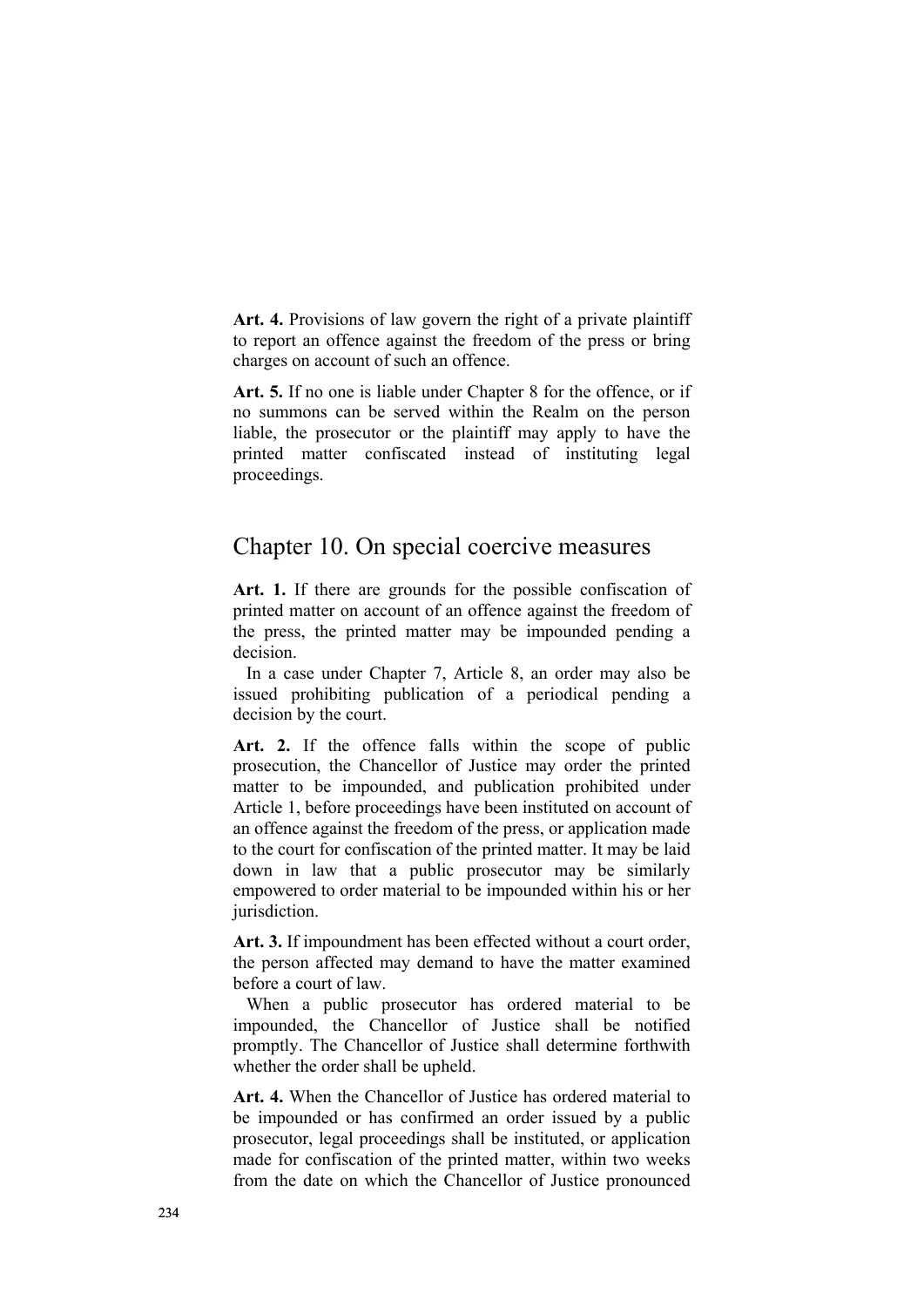his or her decision. Failing such action, the impoundment order and any accompanying order prohibiting publication lapse.

Art. 5. Once legal proceedings have been instituted for an offence against the freedom of the press or an application has been made to the court for printed matter to be confiscated, the court is entitled to order the matter to be impounded and publication prohibited, or to rescind an impoundment order or order prohibiting publication which has already been issued.

In reaching its decision in such a case, the court shall determine whether an order which has been issued shall continue in force. If the case is dismissed because the court is not competent, or if the court otherwise dismisses the case without determining whether the printed matter is of a criminal nature, and if there is reason to suppose that there will be an application for confiscation in another case, the court may confirm the order for a particular period which the court determines. If no proceedings are instituted within this period, the order lapses.

**Art. 6.** An impoundment order shall contain a statement indicating the passage or passages in the printed matter which occasioned the order and applies only to the volume, part, issue or instalment in which these passages occur.

**Art. 7.** An impoundment order shall be executed by the police authority forthwith.

Provisions of law concerning the prohibition of the dissemination of printed matter which is subject to an impoundment order are laid down in Chapter 6, Article 3.

**Art. 8.** Impoundment of printed matter shall relate only to copies intended for dissemination.

Proof of impoundment of printed matter shall be provided as soon as possible, and free of charge, both to the person against whom impoundment was effected and to the person who printed the material. Such proof shall indicate the passage or passages in the printed matter which occasioned the impoundment order.

**Art. 9.** When an impoundment order has been rescinded or has lapsed, execution of impoundment is reversed forthwith.

**Art. 10.** Repealed.

**Art. 11.** If the Realm is at war or exposed to the danger of war and printed matter is discovered at a unit of the armed forces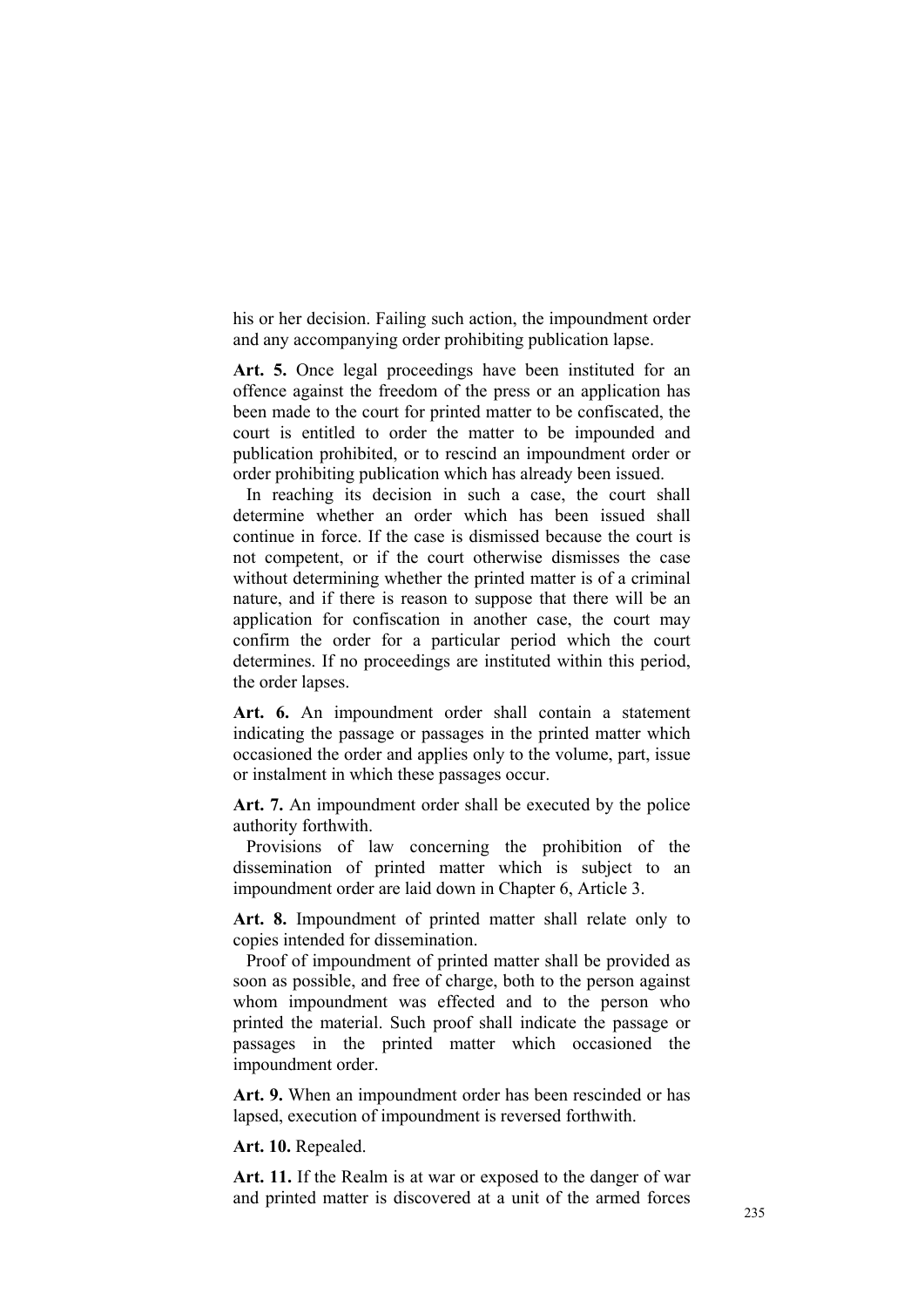which manifestly constitutes such criminal sedition under Chapter 7, Article 4, as may induce members of the armed forces to neglect their duties, the printed matter may be taken into safekeeping pending issue of an impoundment order, on a decision by the officer competent in law to decide matters of disciplinary responsibility in respect of the unit concerned.

If delay may prove detrimental, action under paragraph one may also be taken by another officer under provisions laid down in law, in the absence of a decision under paragraph one. Such action shall however be reported promptly to the officer referred to in paragraph one. This officer shall consider forthwith whether the printed matter shall remain in safekeeping.

**Art. 12.** When a decision has been made to take printed matter into safekeeping under the provisions of Article 11, the Chancellor of Justice shall be notified as soon as possible. The Chancellor of Justice then considers forthwith whether the printed matter shall be impounded.

**Art. 13.** General provisions of law applying to the impoundment of objects which may be declared forfeit apply to the impoundment of a periodical disseminated in violation of an order prohibiting publication, or manifestly constituting a continuation of a periodical, the publication of which has thus been prohibited.

**Art. 14.** A copy of printed matter which can reasonably be presumed to have significance for the investigation of a freedom of the press case may be impounded. The provisions of Articles 2 and 3; 5, paragraph one; 6; 7, paragraph one; and 9 apply. General provisions of law relating to impoundment apply in relevant parts. Legal proceedings shall however always be instituted within one month from the date on which the impoundment order was issued, if the court does not allow an extension in response to a submission from the Chancellor of Justice.

# Chapter 11. On private claims for damages

**Art. 1.** A private claim for damages based on an abuse of the freedom of the press may be pursued only on grounds that the printed matter to which the claim relates contains an offence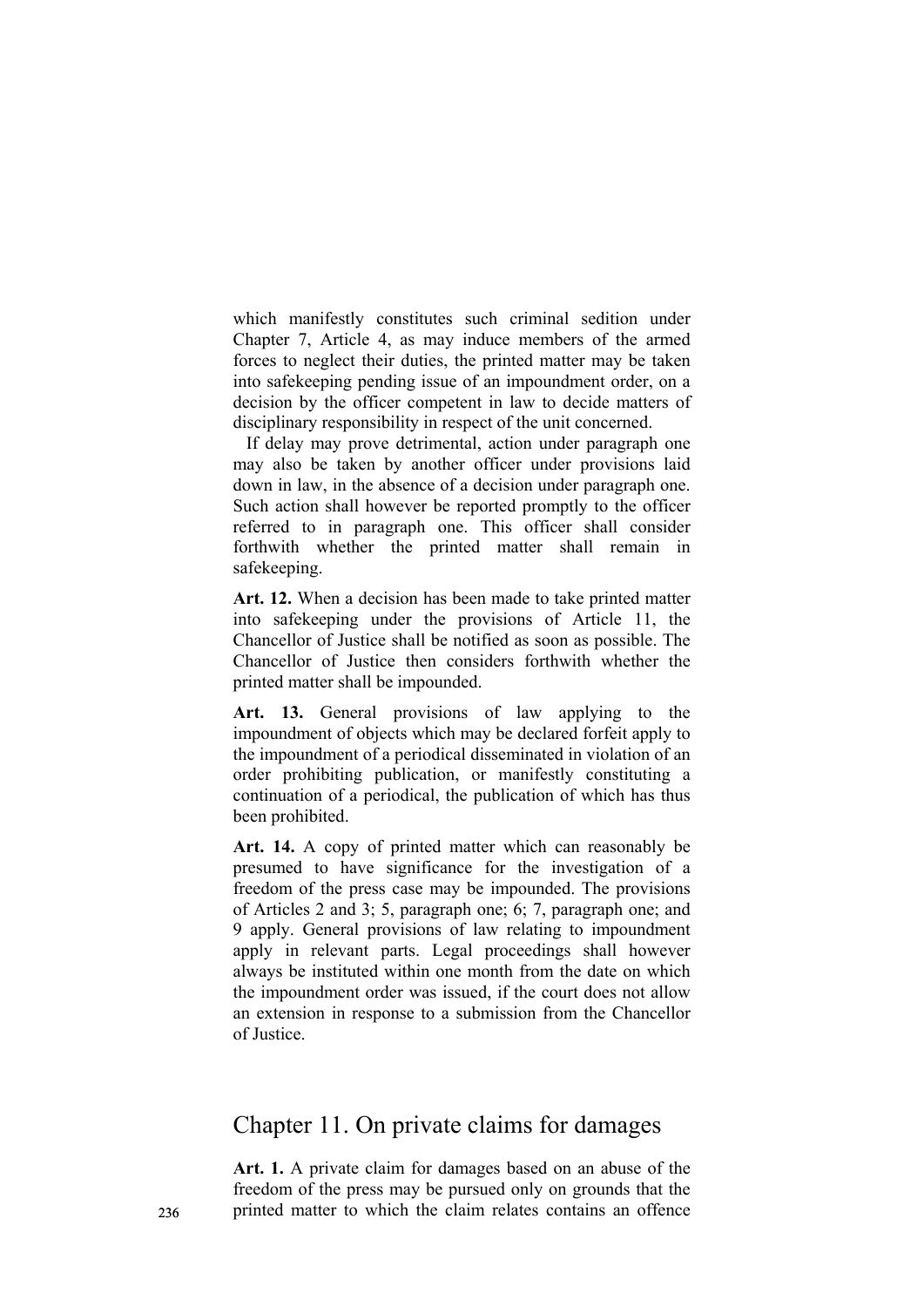against the freedom of the press. Unless otherwise provided below, such a claim may be pursued only against the person liable under penal law for the offence under Chapter 8. If, by reason of circumstances under Chapter 8, Article 10, liability has passed to such a person, the claim may also be pursued against the person liable forthwith before him or her, provided that, and to the extent that, grounds exist in law for the pursuit of such a claim.

The provisions of Chapter 8, Article 12, concerning liability under penal law apply also with regard to private claims for damages.

Relevant provisions of law apply with regard to private claims for damages in respect of offences under Chapter 7, Article 2 or 3.

**Art. 2.** A private claim for damages which may be pursued against the responsible editor of a periodical or his or her deputy may be pursued also against the owner. In the case of other printed matter, a claim which may be pursued against the author or editor may be pursued also against the publisher.

**Art. 3.** If a person is liable for damages on account of an offence against the freedom of the press as legal representative of a legal person, or as a guardian, trustee or administrator, the claim for damages may also be pursued against the legal person, or the person for whom the guardian, trustee or administrator was appointed, provided that, and to the extent that, grounds exist in law for the pursuit of such a claim.

**Art. 4.** If a person is liable together with another person for damages under this Chapter, such persons are liable jointly and separately. The apportionment of liability between the parties is determined in accordance with relevant provisions of law.

**Art. 5.** A private claim for damages may be pursued on account of an offence against the freedom of the press even if liability under penal law has lapsed or an action under penal law is otherwise excluded.

# Chapter 12. On court proceedings in freedom of the press cases

**Art. 1.** Freedom of the press cases are heard by the district court within whose jurisdiction the county administration has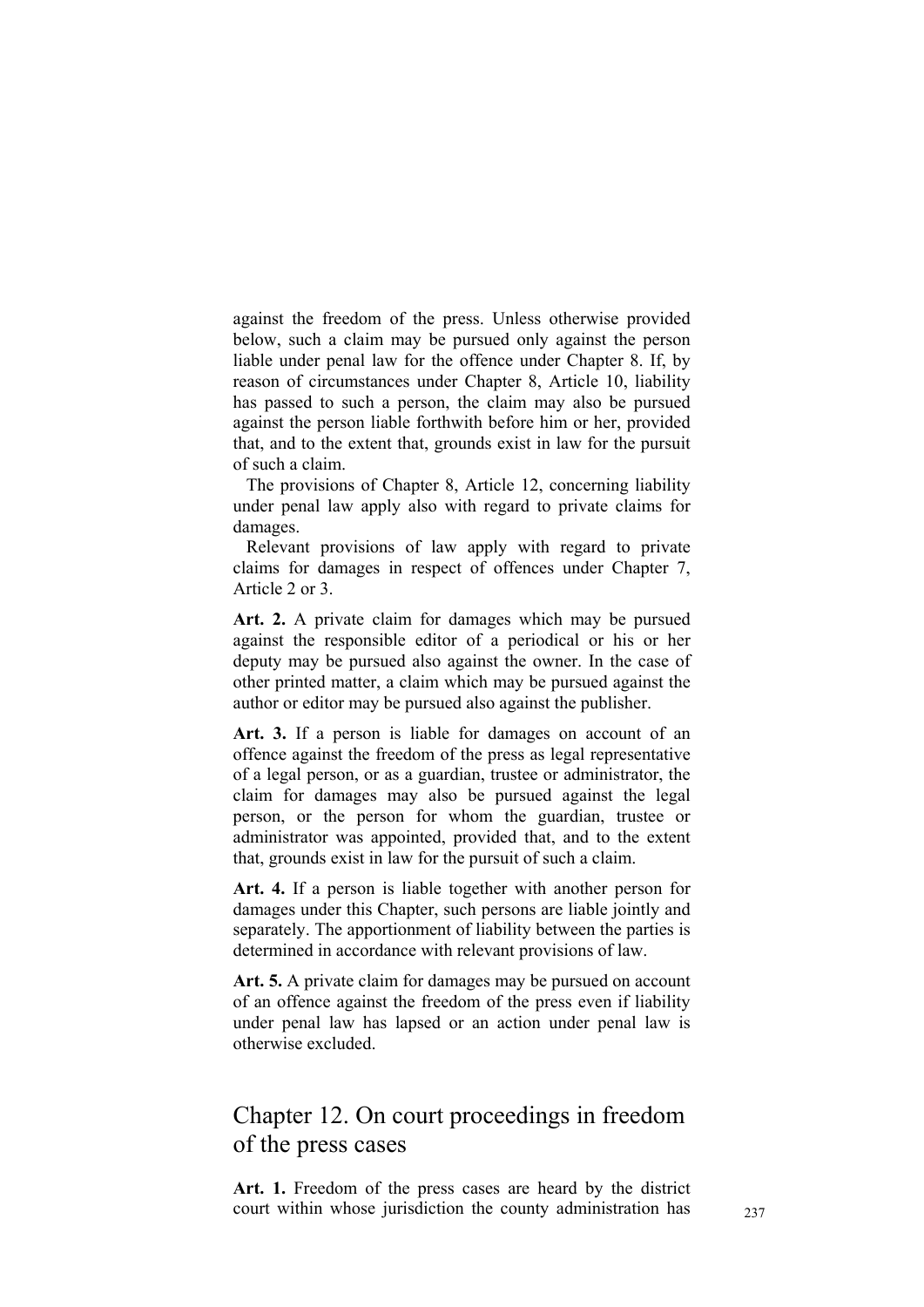its seat. Should any reason prompt the designation of another district court within the county administrative district to hear freedom of the press cases, the Government may adopt an ordinance to this effect.

Freedom of the press cases are cases concerning liability under penal law or private claims for damages on account of offences against the freedom of the press, and application cases under Chapter 9, Article 5. Freedom of the press cases also include cases concerning liability under penal law and private claims for damages in relation to offences under Chapter 7, Article 3. If the case concerns an offence under paragraph two of the last-named Article, and if the person who procured the information or intelligence has not published it in printed matter or communicated it to some other person for the purpose of such publication, the case shall however be tried as a freedom of the press case only provided it is manifest that the information was procured for the purpose of publication in printed matter.

**Art. 2.** In freedom of the press cases in which there is a question of liability under penal law, the question of whether an offence has been committed shall be tried by a jury of nine members, unless both parties have declared themselves willing to refer the case for decision by the court, without trial by jury. The question of whether the defendant is liable for the printed matter under Chapter 8 is however always tried by the court sitting alone. When the question of whether an offence has been committed is tried by a jury, the answer shall be deemed to be in the affirmative if at least six members of the jury concur in that opinion.

If the jury finds that no offence has been committed, the defendant shall be acquitted. If the jury finds that an offence has been committed, the question shall also be examined by the court. If the opinion of the court differs from that of the jury, the court is entitled to acquit the defendant or apply a penal provision carrying a milder sanction than that applied by the jury. A superior court to which the judgment of a district court has been referred on appeal is no more entitled than the district court to overturn the jury's verdict.

**Art. 3.** Jurors shall be appointed for each county administrative district, and are divided into two groups, with 16 jurors in the first group and 8 in the second. In the case of the Stockholm county administrative district, the first group shall however consist of 24 jurors and the second of 12. The jurors in the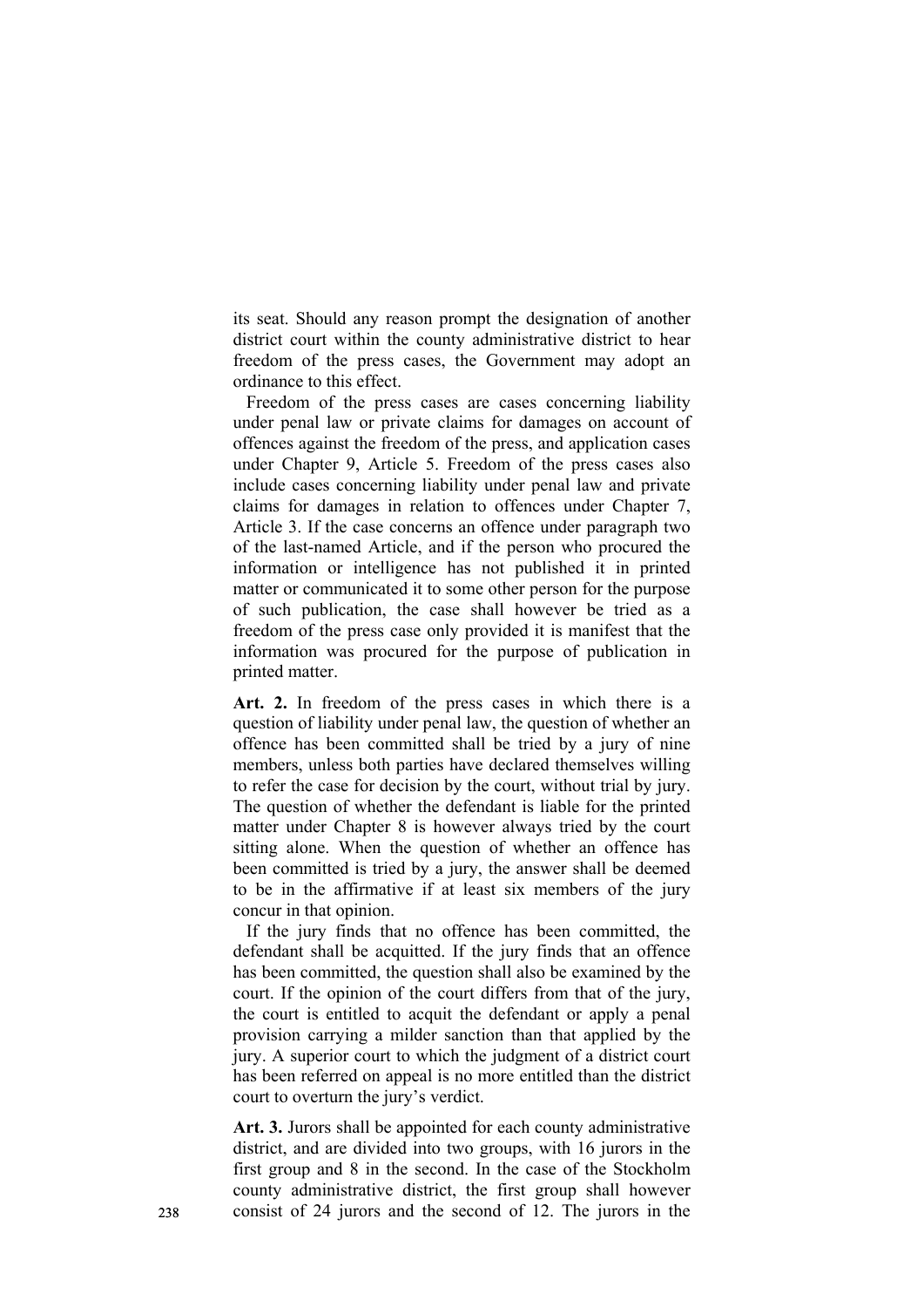second group shall hold currently, or shall have held previously, appointments as lay assessors of a court of general jurisdiction or a public administrative court.

**Art. 4.** Jurors are appointed, by election, for a period of four calendar years.

Jurors shall be elected by the county council of the county administrative district or, where the county administrative district includes a municipality which does not come under the county council, by the county council and the council of the municipality concerned. Jurors in the Gotland county administrative district are elected by the Gotland municipal council. If, under the foregoing, jurors are to be elected by more than one electoral body, the county administrative board shall apportion the number of jurors in each group among the electoral bodies in proportion to population.

When a juror is to be elected the district court shall notify the authority responsible for arranging the election to this effect.

**Art. 5.** Jurors shall be appointed from among Swedish citizens domiciled in the county administrative district for which they are to be appointed. They should be known for their soundness of judgment, independence and fairmindedness. Different social groups and currents of opinion, and different parts of the county administrative district, should be represented among the jurors. No person who is a minor or for whom an administrator has been appointed under special provisions of law may be a juror.

**Art. 6.** A juror who has attained the age of sixty has the right to resign his or her appointment. If in any other circumstances a juror wishes to retire, the district court considers whether valid cause exists to prevent him or her from carrying out his or her duties. If a juror ceases to be eligible for election, the appointment lapses.

**Art. 7.** If a juror retires or ceases to be eligible for election, the electoral body shall appoint another person from among the group of jurors to which he or she belonged to replace him or her for the remainder of the electoral period. Such a juror may be elected by the county council executive committee in place of the county council: such an election is however valid only until the county council next meets.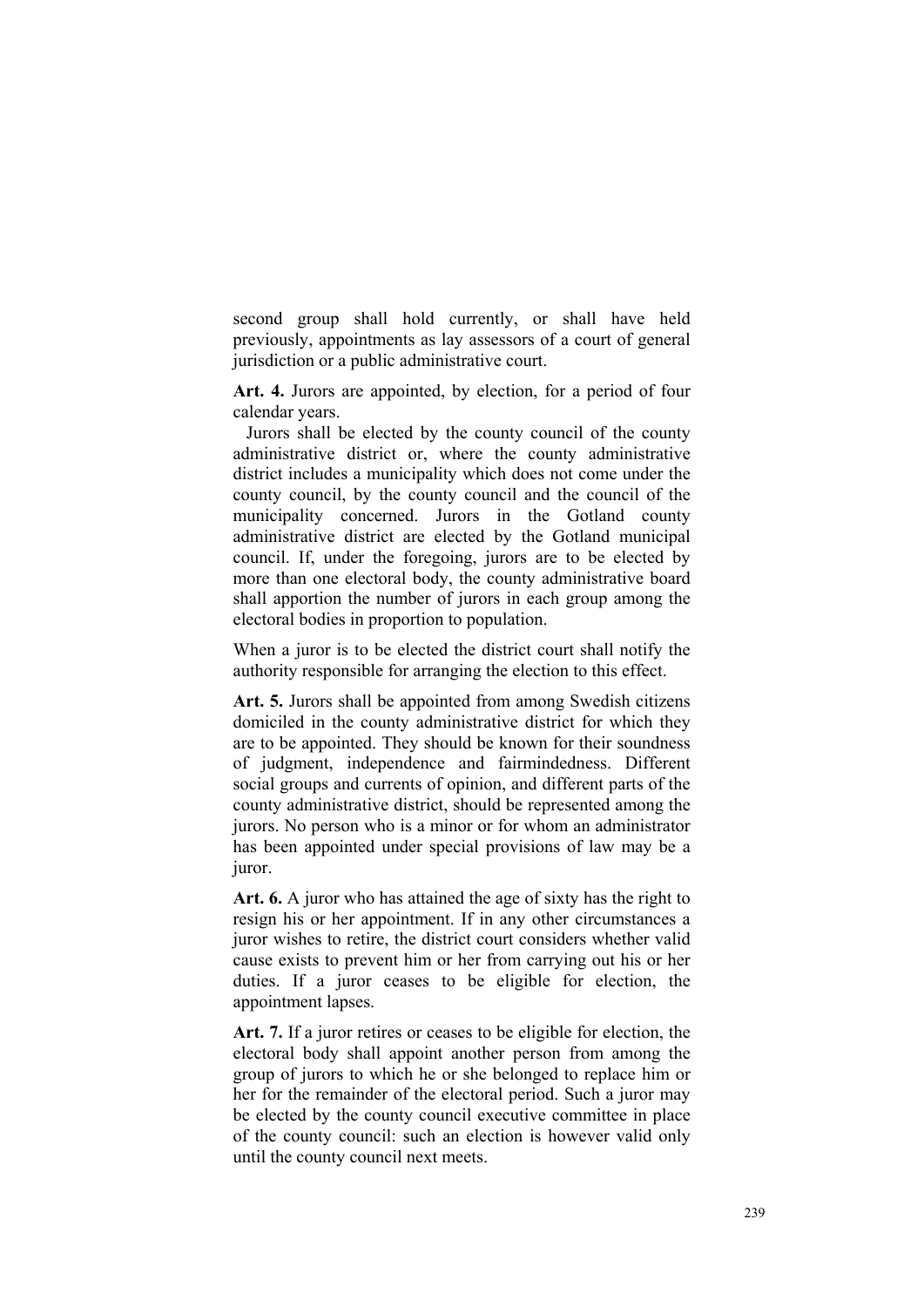Art. 8. Appeals concerning the election of a juror shall be lodged with the district court. The court examines the qualifications of those elected even if no appeal is lodged.

Provisions of law relating to appeals against decisions of an inferior court apply to appeals against decisions of a district court on a matter under paragraph one. There is no right of appeal against the decision of the court of appeal.

If an appeal is lodged, the election nevertheless remains valid unless the court rules otherwise.

**Art. 9.** The names of persons appointed to serve as jurors shall be entered on a list of jurors. Each group shall be entered separately on this list.

**Art. 10.** In a case which is to be tried by a jury, the court shall present the list of jurors and consider whether there are grounds for disqualifying any person on the list. Provisions of law relating to the disqualification of judges apply to the disqualification of jurors.

The jury is empanelled thereafter from among the undisqualified jurors in such a way that each party is permitted to exclude three jurors in the first group and one in the second, and the court then selects by lot a sufficient number of deputies from among the remaining jurors to leave six in the first group and three in the second.

In the case of a jury in the Stockholm county administrative district, each party is permitted to exclude five jurors in the first group and two in the second.

Art. 11. If there are several parties on one side, only one of whom wishes to exercise his or her right to exclude jurors, an exclusion made by that party is deemed to be an exclusion made also by the other parties. If co-parties wish to exclude different jurors, and are unable to reach agreement, the court makes the exclusion by lot.

**Art. 12.** No person may avoid jury service without legal cause.

If the number of members required in a group cannot be made up because of disqualification or legal excuse, the court nominates three qualified group members for each juror required. Each party is permitted to exclude one of the persons so nominated. No one may be nominated as a juror who has already been excluded in the same proceedings.

**Art. 13.** If several cases in which a jury is to act are being heard concurrently, the court may rule, after conferring with the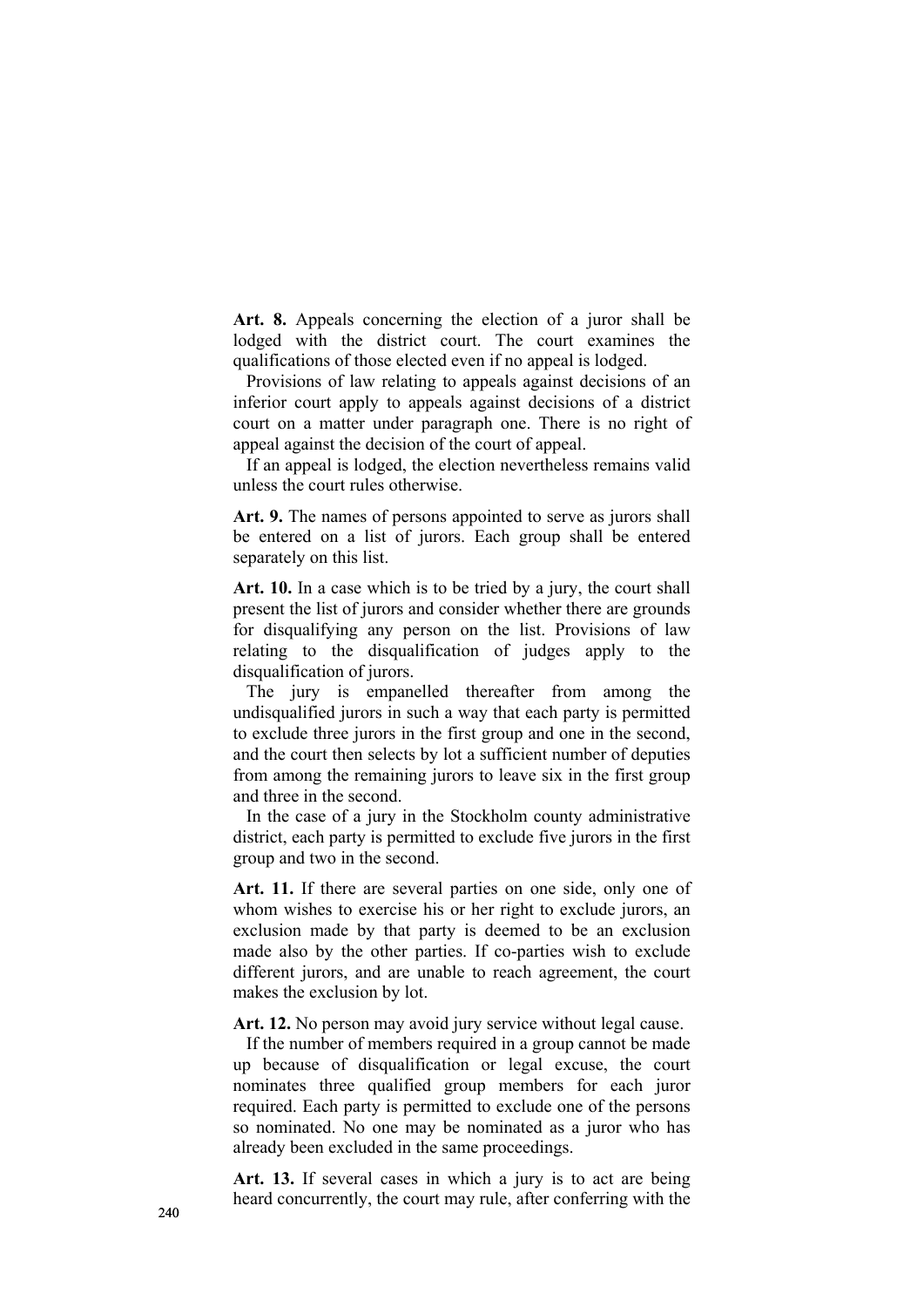parties, that the same jury shall act in all the cases. If a jury is to be empanelled jointly for two or more cases, the provisions of Article 11 concerning the exclusion of jurors in a case in which there is more than one party on one side apply in a similar manner.

**Art. 14.** If, in proceedings concerning liability under penal law, an action for damages is brought against a person other than the defendant, the measures which fall under Article 2, paragraph one, Article 10, paragraph two, and Article 12, paragraph two, to be taken by a respondent fall to the defendant.

If an action is brought which is not connected with criminal proceedings but concerns confiscation of printed matter or a private claim for damages, the provisions of Articles 2 and 10 to 13 apply concerning court proceedings in the case; if, however, the question of whether an offence has been committed has already been examined in a freedom of the press case concerning liability under penal law, the same question shall not be re-examined. In an application case, the exclusion of jurors, which otherwise falls to the parties in the case, is made by the court by lot.

**Art. 15.** More detailed provisions regarding court proceedings in freedom of the press cases are laid down in law. Where there are several district courts in one county administrative district which are competent to hear freedom of the press cases, the duties specified in Articles 4, 6, 8 and 9 shall be carried out by the district court designated by the Government.

**Art. 16.** For cases in which the country is at war or exposed to the danger of war, or such exceptional conditions prevail as result from the war or danger of war to which the country has been exposed, provisions may be laid down in an act of law or in an ordinance adopted by the Government, with authority in law, concerning the postponement of elections of jurors or exceptions to the right of a juror to resign his or her appointment.

## Chapter 13. On matter printed abroad etc.

**Art. 1.** The provisions of Chapters 1, 3, 6 and 7; Chapter 8, Articles 1, 2, 5 to 7, and 10 to 12; and Chapters 9 to 12, apply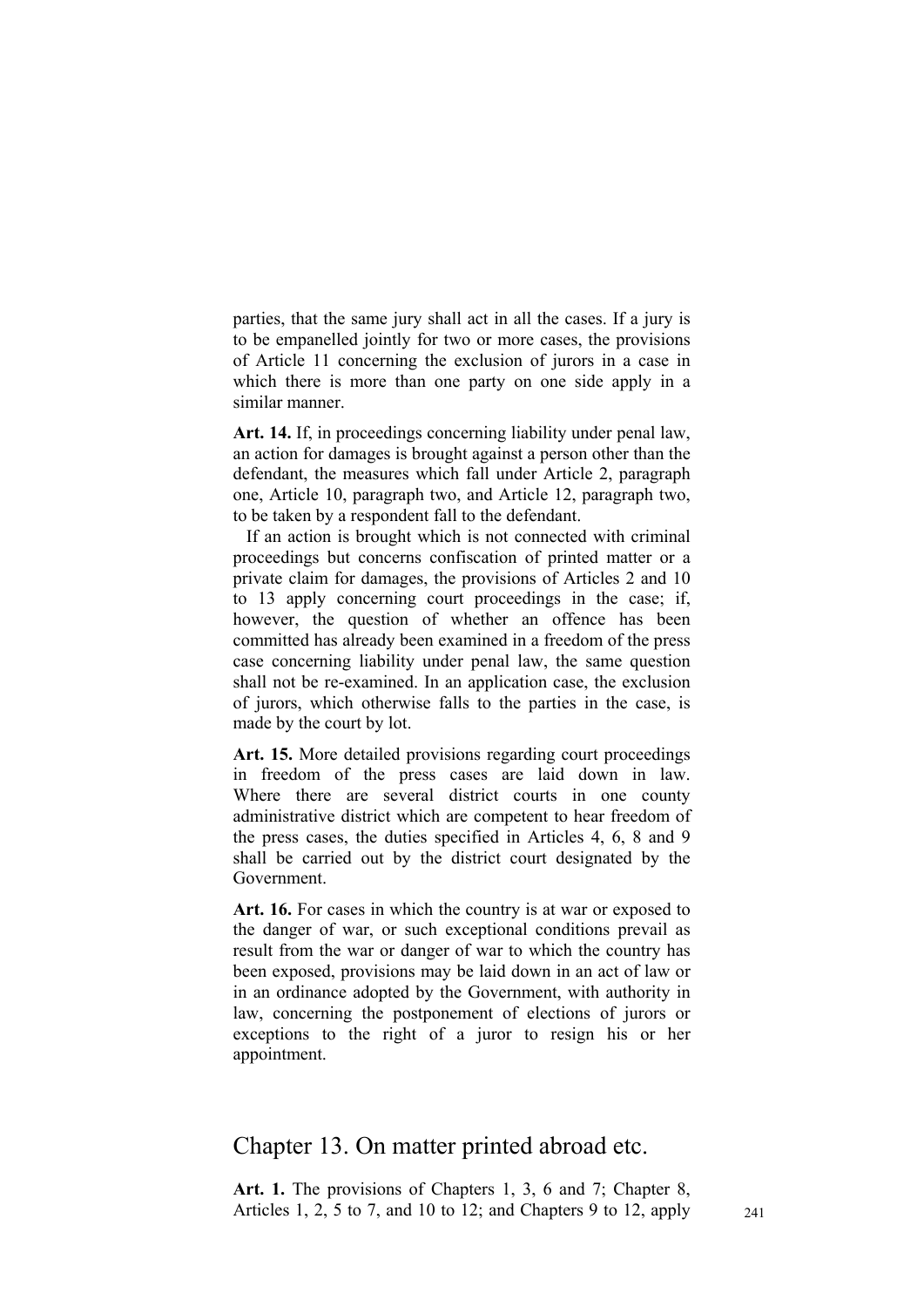in relevant parts to matter printed abroad and published in the Realm, unless otherwise provided below.

**Art. 2.** Matter printed abroad shall be deemed to have been published within the Realm if it has been delivered for dissemination within the Realm as described in Chapter 1, Article 6.

**Art. 3.** If a periodical which is printed abroad is intended primarily for dissemination within the Realm, the provisions of Chapter 5 apply in relevant parts; the provisions relating to the qualifications of owners shall not apply.

Publication in the Realm of any other periodical printed abroad does not require a certificate of no legal impediment to publication. Should such a certificate exist, the provisions of paragraph one shall apply in respect of the periodical.

**Art. 4.** The provisions of this Act concerning the liability under penal law of a person who has produced printed matter shall refer in respect of matter printed abroad to the person who caused the matter to be delivered for dissemination within the Realm, or, if it is impossible to establish his or her identity, or if at the time of publication he or she was not domiciled within the Realm, to the person who is deemed to be the disseminator under Chapter 6.

**Art. 5.** Provisions are laid down in law concerning the obligation to retain for scrutiny copies of matter printed abroad and to furnish copies of such matter to libraries or archives.

**Art. 6.** In the case of matter which is printed abroad and published in the Realm, but not intended primarily for dissemination within the Realm, and for which no certificate of no legal impediment to publication exists, the provisions of Chapter 1, Article 1, paragraphs three and four, concerning the communication and procurement of information and intelligence for publication apply, unless:

- 1. communication or procurement constitutes an offence against the security of the Realm;
- 2. communication includes supply or release of documents under Chapter 7, Article 3, paragraph one, point 2; or
- 3. communication constitutes deliberate disregard of a duty of confidentiality.

Paragraph one applies also in respect of matter not published in Sweden, regardless of whether it is printed here or abroad. In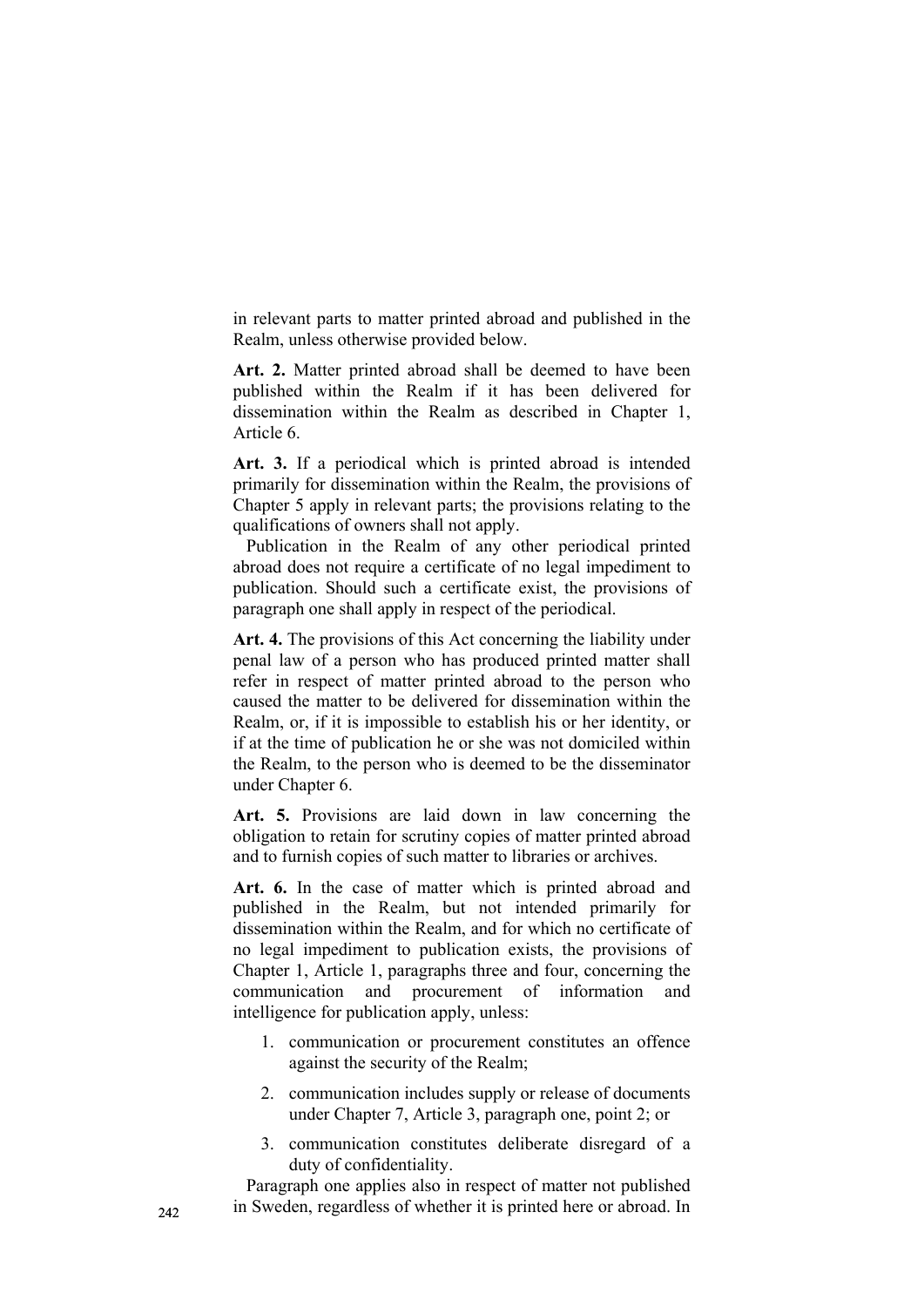this connection a person who contributes to material in a periodical by other means, as author or other originator, is equated with a person communicating information for publication.

If communication or procurement is punishable under law pursuant to paragraphs one and two, relevant provisions of law apply. Cases concerning liability under penal law or private claims for damages on account of an offence now referred to shall be heard as freedom of the press cases, unless Chapter 12, Article 1, paragraph two, sentence three, applies in a similar manner. The provisions of Chapter 3 shall apply in respect of the source's right to anonymity: the rule laid down in Article 3, point 3, however extends also to offences against the security of the Realm other than those referred to therein.

### Chapter 14. General provisions

**Art. 1.** Provisions of law relating to the re-opening of closed cases in general apply also to rulings in freedom of the press cases, even if the question of whether an offence has been committed has been tried by a jury.

If a case in which a jury has tried the question of whether an offence has been committed is re-opened and its re-opening is founded on circumstances which may be presumed to have influenced the jury's deliberations, it shall be decided at the same time to resubmit the case to a jury of the court which first pronounced judgment. If a retrial is granted in favour of the defendant and the matter is manifest, the court granting the retrial may instead revise the judgment forthwith.

**Art. 2.** When, as a result of a ruling by a higher instance, a freedom of the press case in which a jury participated is to be retried before a jury of the court which first pronounced judgment, the provisions of Chapter 12, Articles 10 to 14, apply with respect to the empanelling of the jury.

**Art. 3.** Freedom of the press cases and other cases concerning offences against the provisions of this Act shall always be dealt with promptly.

**Art. 4.** Repealed.